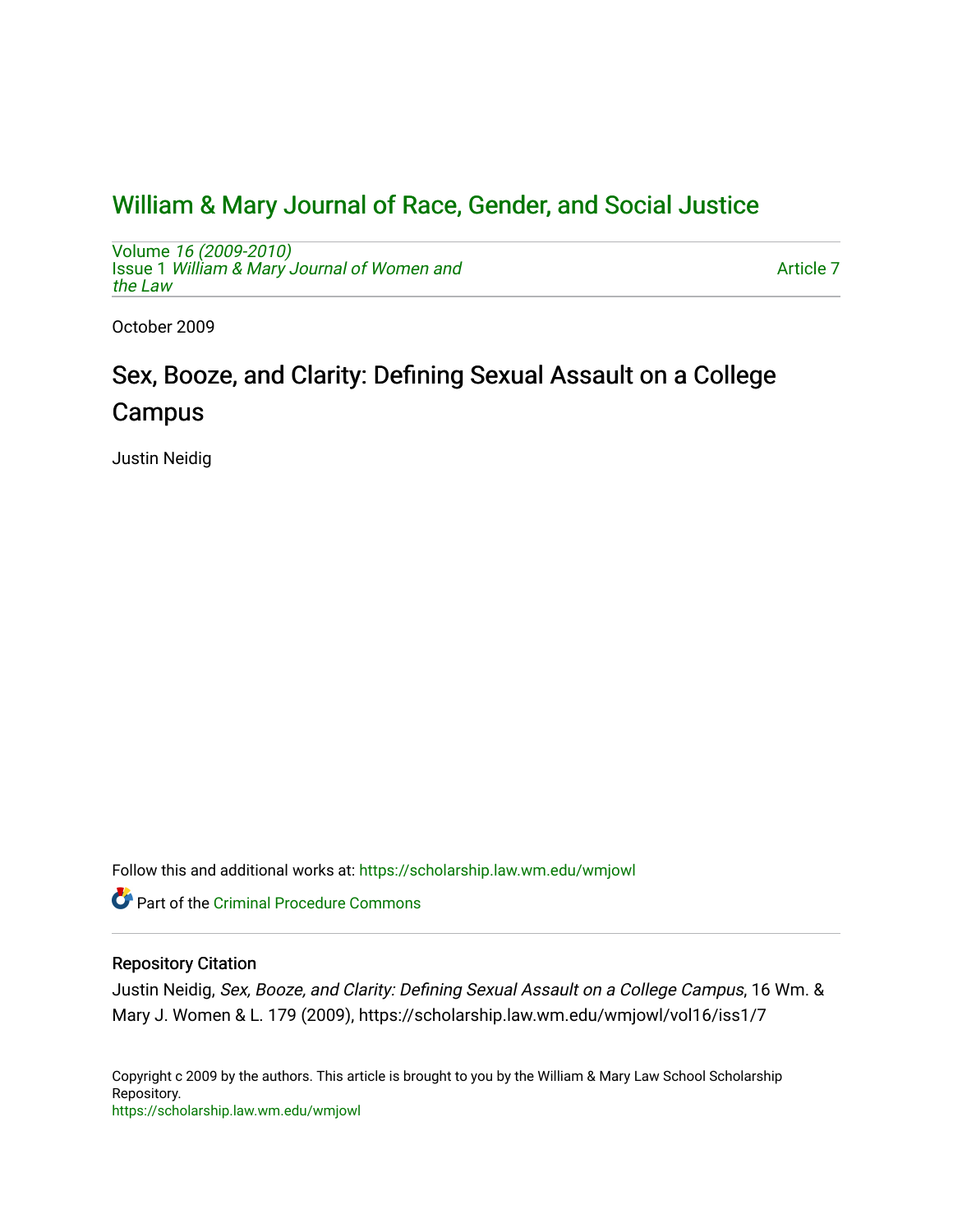## SEX, BOOZE, AND CLARITY: DEFINING SEXUAL ASSAULT ON A COLLEGE CAMPUS

**INTRODUCTION** 

- I. VOID-FOR-VAGUENESS DOCTRINE: HISTORY AND APPLICATION TO STUDENT DISCIPLINARY REGULATIONS
	- *A. The Void-for-Vagueness Doctrine*
	- *B. Judicial Intervention into Student Disciplinary Procedures*
	- *C. Student Disciplinary Regulations and the First Amendment*
	- *D. Student Disciplinary Regulations and General Due Process 1. Student Disciplinary Procedures and*
		- *Judicial Intervention*
		- *2. Application of the Void-for-Vagueness Doctrine to Student Disciplinary Regulations*
- II. APPLICATION OF THE VOID-FOR-VAGUENESS DOCTRINE TO STUDENT DISCIPLINARY REGULATIONS PROSCRIBING SEXUAL **ASSAULT** 
	- *A. Vague Terms*
		- *1. Student Perception of What Constitutes Sexual Assault 2. Alcohol*
	- *B. Policy Reasons*
		- *1. Stigma*
		- *2. Underreporting*
- III. PROPOSED STUDENT DISCIPLINARY REGULATION
	- *A. Avoid Legalistic Language*
	- *B. Proposed Language*
		- *1. Clearly Indicate Acts*
		- *2. Alcohol and Inability to Consent*

**CONCLUSION** 

#### INTRODUCTION

Nearly one in four women<sup>1</sup> will become a victim of sexual assault while attending college.<sup>2</sup> It is estimated that over 100,000 students each year "are too intoxicated to know whether they con-

<sup>1.</sup> Throughout this Note, I will refer to the survivor and perpetrator in genderneutral terms to reflect the fact that not all survivors of sexual assault are women and not all perpetrators are men. This includes the editing of source material to be genderneutral except where it would be intellectually dishonest to do so, such as in survey data.

<sup>2.</sup> Kay Hartwell Hunnicutt, *Women and Violence on Campus*, *in* VIOLENCE ON CAMPUS 149, 152 (Allan M. Hoffman et al. eds., 1998).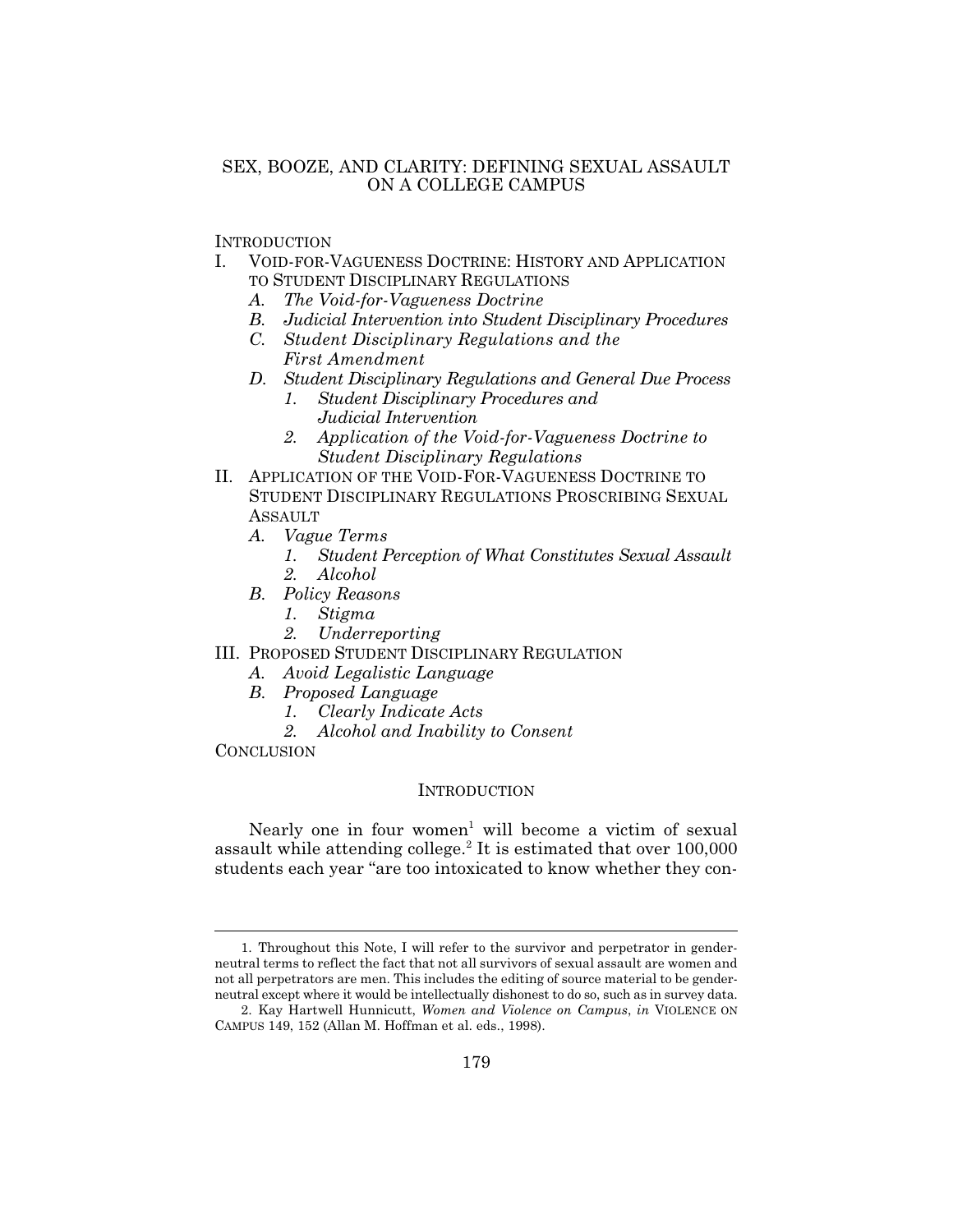sented to sexual intercourse"<sup>3</sup> and more than 70,000 students a year are "[survivors] of alcohol-related sexual assault or acquaintance rape."<sup>4</sup> Responding to the problem, Congress passed several pieces of legislation that required colleges to address the issue.<sup>5</sup> Colleges, in response to the problem and the federal legislation, developed comprehensive sexual assault policies and procedures,<sup>6</sup> including the addition of student disciplinary regulations proscribing sexual assault.<sup>7</sup>

Yet even with the addition of these policies and procedures, eighty-three percent of sexual assaults go unreported to campus officials.<sup>8</sup> One reason, as studies have shown, is that a substantial number of survivors do not label the incident as sexual assault, even when the experience complies with the technical definition.<sup>9</sup> Additionally, even with a written student disciplinary regulation proscribing sexual assault, perpetrators do not define their behavior as the commission of sexual assault,10 and as a result, continue to believe the behavior is appropriate. $^{11}$ 

The campus environment plays a significant role in creating confusion about which acts constitute sexual assault. College is an exciting and often confusing time for students.<sup>12</sup> This new experience

6. *See* HEATHER M. KARJANE ET AL., CAMPUS SEXUAL ASSAULT: HOW AMERICA'S INSTITUTIONS OF HIGHER EDUCATION RESPOND viii (2002), *available at* http://www.ncjrs .gov/pdffiles1/nij/grants/196676.pdf (noting that colleges "have made substantial strides in the direction of developing explicit sexual assault policies").

7. *Id.* (noting "that most campuses . . . d[o] articulate some definition of rape and other forms of sexual assault").

8. Bonnie S. Fisher, et al., *Crime and Sexual Victimization on College and University Campuses: Ivory Towers or Dangerous Places?*, *in* RESTORATIVE JUSTICE ON THE COLLEGE CAMPUS, *supra* note 3, at 217, 227.

<sup>3.</sup> William DeJong, *The Impact of Alcohol on Campus Life*, *in* RESTORATIVE JUSTICE ON THE COLLEGE CAMPUS 101, 104 (David R. Karp & Thom Allena eds., 2004).

<sup>4.</sup> *Id.* at 104-05.

<sup>5.</sup> *See* NAT'L INST. OF JUSTICE, U.S. DEP'T OF JUSTICE, SEXUAL ASSAULT ON CAMPUS: WHAT COLLEGES AND UNIVERSITIES ARE DOING ABOUT IT 1 (2005), *available at* http:// www.ncjrs.gov/pdffiles1/nij/205521.pdf [hereinafter NAT'L INST. OF JUSTICE] (noting that these laws require colleges "to notify students about crime on campus, publicize their prevention and response policies, maintain open crime logs, and ensure sexual assault victims their basic rights").

<sup>9.</sup> *See* KARJANE ET AL., *supra* note 6, at vii (explaining that "even though the incident is legally a criminal offense, [survivors] do not call their victimization a 'rape' ").

<sup>10.</sup> *See* MARTIN D. SCHWARTZ & WALTER S. DEKESEREDY, SEXUAL ASSAULT ON THE COLLEGE CAMPUS: THE ROLE OF MALE PEER SUPPORT 79 (1997) (noting that the perpetuation of "rape myths" leads to a "very narrow definition" of sexual assault).

<sup>11.</sup> *See* THE CAMPUS COMMUNITY CONFRONTS SEXUAL ASSAULT: INSTITUTIONAL ISSUES AND CAMPUS AWARENESS 3 (Juneau Mahan Gary ed., 1994) [hereinafter CAMPUS COMMUNITY] (noting that perpetrators will not change their behaviors until "they examine and label them as aggressive and violent").

<sup>12.</sup> *See* University Counseling Center, The George Washington University, *Understanding the Transition to College*, http://gwired.gwu.edu/counsel/Resourcesfor ParentsFacultyStaff/ParentServices (last visited Nov. 11, 2009) (noting that "college will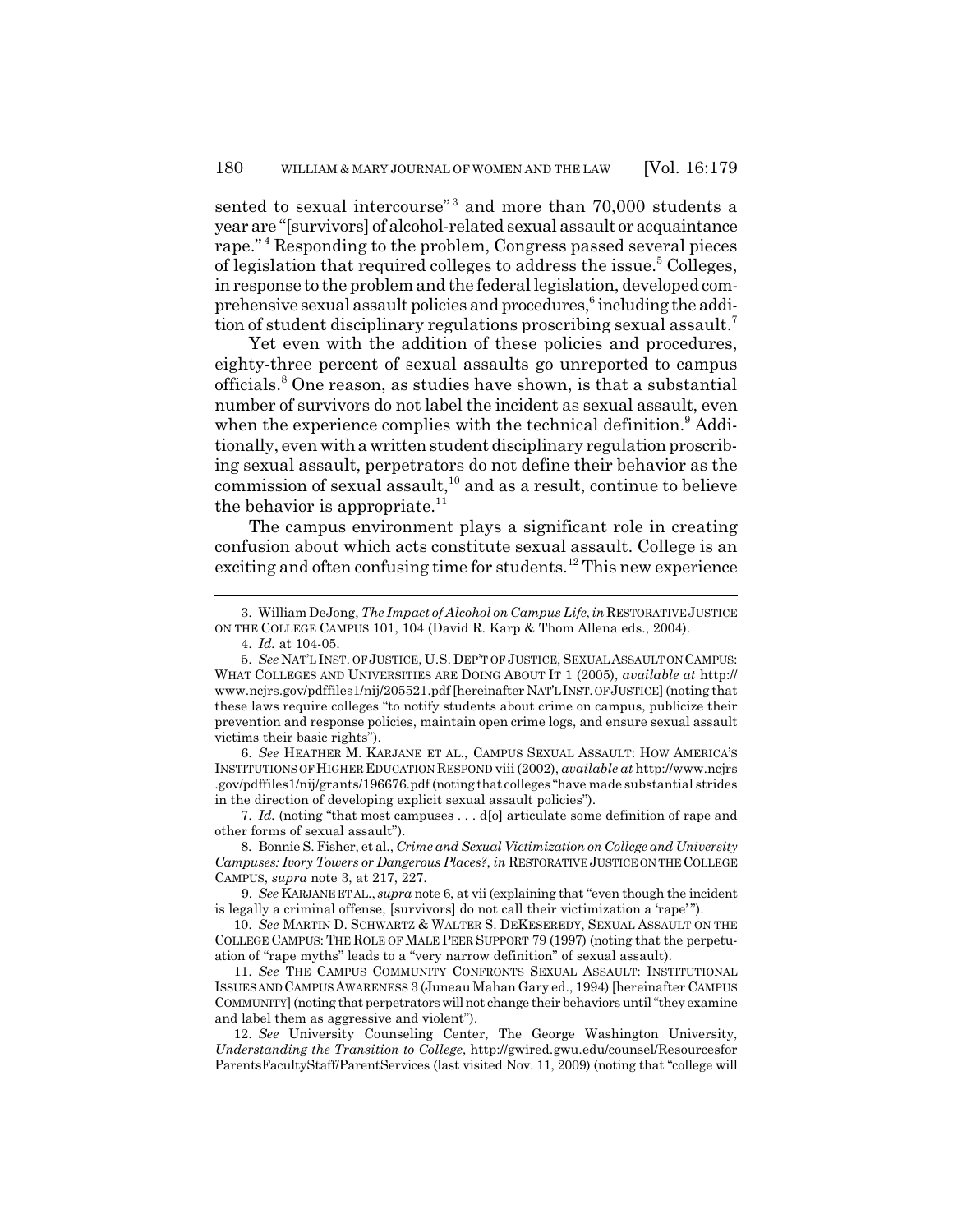is defined by coed dorms, near constant socializing that often involves alcohol, and the ability to retreat to a private room with no adult supervision.<sup>13</sup> The environment creates a socialization process where appropriate behavior is defined by the actions of peers, particularly when it comes to sexual behavior.<sup>14</sup> Given this environment, sexual assaults on campus are often committed by someone the survivor knows<sup>15</sup> and, in most incidents, at least one individual is under the influence of alcohol. $16$ 

This Note will seek to convince college officials of the need to more precisely define the behavior that constitutes sexual assault under their student disciplinary regulations. This action is necessary both as a legal and policy matter. As a legal matter, the ambiguity within the text of the regulation itself may give rise to potential legal challenges to the regulation under the void-for-vagueness doctrine. As a policy matter, a more precise definition is needed to facilitate the labeling of certain acts as sexual assault from the viewpoint of both the perpetrator and the survivor, which will encourage more survivors to report their victimization and discourage perpetrators from ever engaging in such conduct. This Note will explain the history of the void-for-vagueness doctrine, its application to student disciplinary regulations, and will propose a definition of sexual assault for use in a student disciplinary regulation proscribing such conduct.

## I. VOID-FOR-VAGUENESS DOCTRINE: HISTORY AND APPLICATION TO STUDENT DISCIPLINARY REGULATIONS

The void-for-vagueness doctrine "is embodied in the due process clauses of the fifth and fourteenth amendments."17 The doctrine is used to ensure that an individual has "fair notice" and an "adequate warning" of the fact "that sanctions are attached to [the] conduct he

likely be a period of intellectual stimulation and growth, career exploration and development, increased autonomy, self-exploration and discovery, and social involvement").

<sup>13.</sup> *See* Fisher et al., *supra* note 8, at 225.

<sup>14.</sup> *See* KATHLEEN A. BOGLE, HOOKING UP: SEX, DATING, AND RELATIONSHIPS ON CAMPUS 74 (2008) (explaining that college students' perception of appropriate sexual behavior is largely based on the "norms for their peer group" because "students define their own sexual behavior relative to others, particularly other students of the same sex").

<sup>15.</sup> *See* Connie J. Kirkland, *Program Case Study: Campus-Based Sexual Assault Services — On the Cutting Edge*, *in* RESTORATIVE JUSTICE ON THE COLLEGE CAMPUS, *supra* note 3, at 239, 245 (noting that "[o]ne of the biggest dilemmas is reporting someone the [survivor] knows").

<sup>16.</sup> *See* Michele A. Paludi & Darlene C. DeFour, *Sexual Harassment of Students: The Hidden Campus Violence*, *in* VIOLENCE ON CAMPUS, *supra* note 2, at 187 (noting that "[m]any acts of sexual violence on college campuses involve the use of alcohol").

<sup>17.</sup> Woodis v. Westark Cmty. Coll., 160 F.3d 435, 438 (8th Cir. 1998).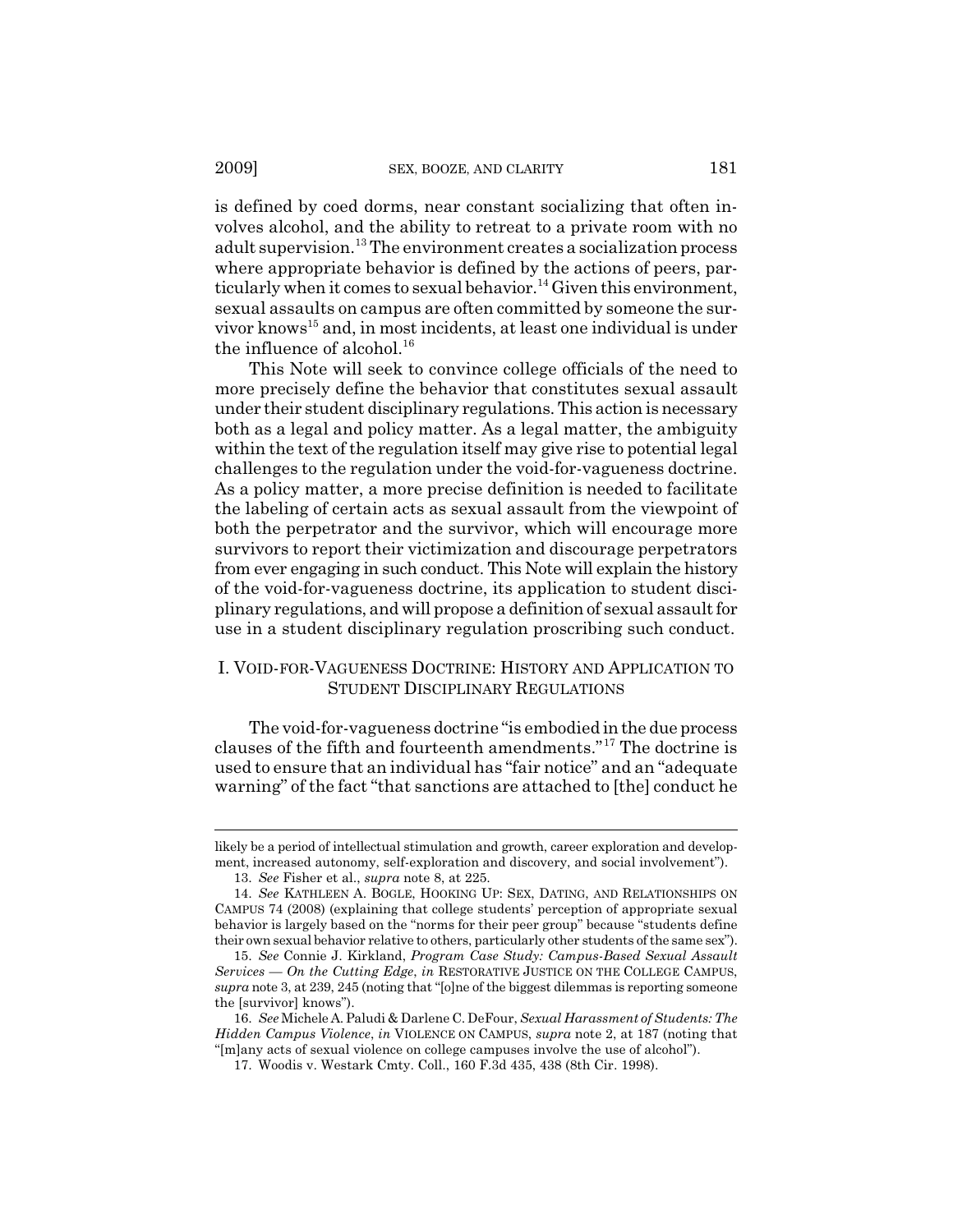contemplates."18 The doctrine also prevents those government officials charged with enforcing a regulation or statute from doing so in an arbitrary or discriminatory manner.<sup>19</sup> The doctrine has been applied to criminal statutes, $^{20}\,$ civil regulations, $^{21}$  and though courts initially expressed reluctance, the void-for-vagueness doctrine has become one of the tools students have used to vindicate and protect their due process rights. $^{22}$ 

## *A. The Void-for-Vagueness Doctrine*

The void-for-vagueness doctrine, though in existence since common law, has taken many forms and has based its foundation on a variety of authorities. At common law, courts refused to enforce laws that were found to be "too uncertain to be applied."<sup>23</sup> In early Supreme Court jurisprudence, the Court invalidated unclear laws based on a separation of powers doctrine.<sup>24</sup> There is also Supreme Court precedent for invalidating criminal convictions because the accused "was denied his right to be informed 'of the nature and cause of the accusation' as guaranteed by the Sixth Amendment." 25 Over time, however, the void-for-vagueness doctrine cemented its foundation in the Fifth and Fourteenth Amendments' Due Process Clauses.<sup>26</sup> Though the void-for-vagueness doctrine was originally applied solely to criminal statutes, specifically the description of prohibited con $duct<sup>27</sup>$ , the doctrine has been extended to other areas, including the level of punishment that may be imposed for a criminal conviction<sup>28</sup> and civil regulations.<sup>29</sup>

23. LAFAVE, *supra* note 20, at 97.

26. Connally v. Gen. Constr. Co., 269 U.S. 385, 390 (1926); LAFAVE, *supra* note 20, at 97.

27. LAFAVE, *supra* note 20, at 97.

28. *See* United States v. Evans, 333 U.S. 483, 495 (1948) (noting that the vagueness extended to the statutorily required penalties).

<sup>18.</sup> Note, *Bringing the Vagueness Doctrine on Campus*, 80 YALE L.J. 1261, 1265-66 (1971).

<sup>19.</sup> *Id.* at 1266.

<sup>20.</sup> WAYNE R. LAFAVE, CRIMINAL LAW 97 (3d ed. 2000).

<sup>21.</sup> *See* Arnett v. Kennedy, 416 U.S. 134, 158 (1974) (finding that the regulations governing the process by which to dismiss a federal employee, a civil action, were not invalid for vagueness).

<sup>22.</sup> *See* Sill v. Pa. State Univ., 462 F.2d 463, 470 (3d Cir. 1972) (noting that the voidfor-vagueness doctrine "extends to rules regulating the conduct of students in educational institutions chartered or supported by the state"); Soglin v. Kauffman, 418 F.2d 163, 168 (7th Cir. 1969) ("To the extent that *Esteban v. Central Missouri State College* . . . refuses to apply standards of vagueness . . . required of universities by the Fourteenth Amendment we decline to follow it.").

<sup>24.</sup> *Id.*

<sup>25.</sup> *Id.*

<sup>29.</sup> *See* Arnett v. Kennedy, 416 U.S. 134, 158 (1974) (finding that the regulations governing the process by which to dismiss a federal employee, a civil action, were not invalid for vagueness).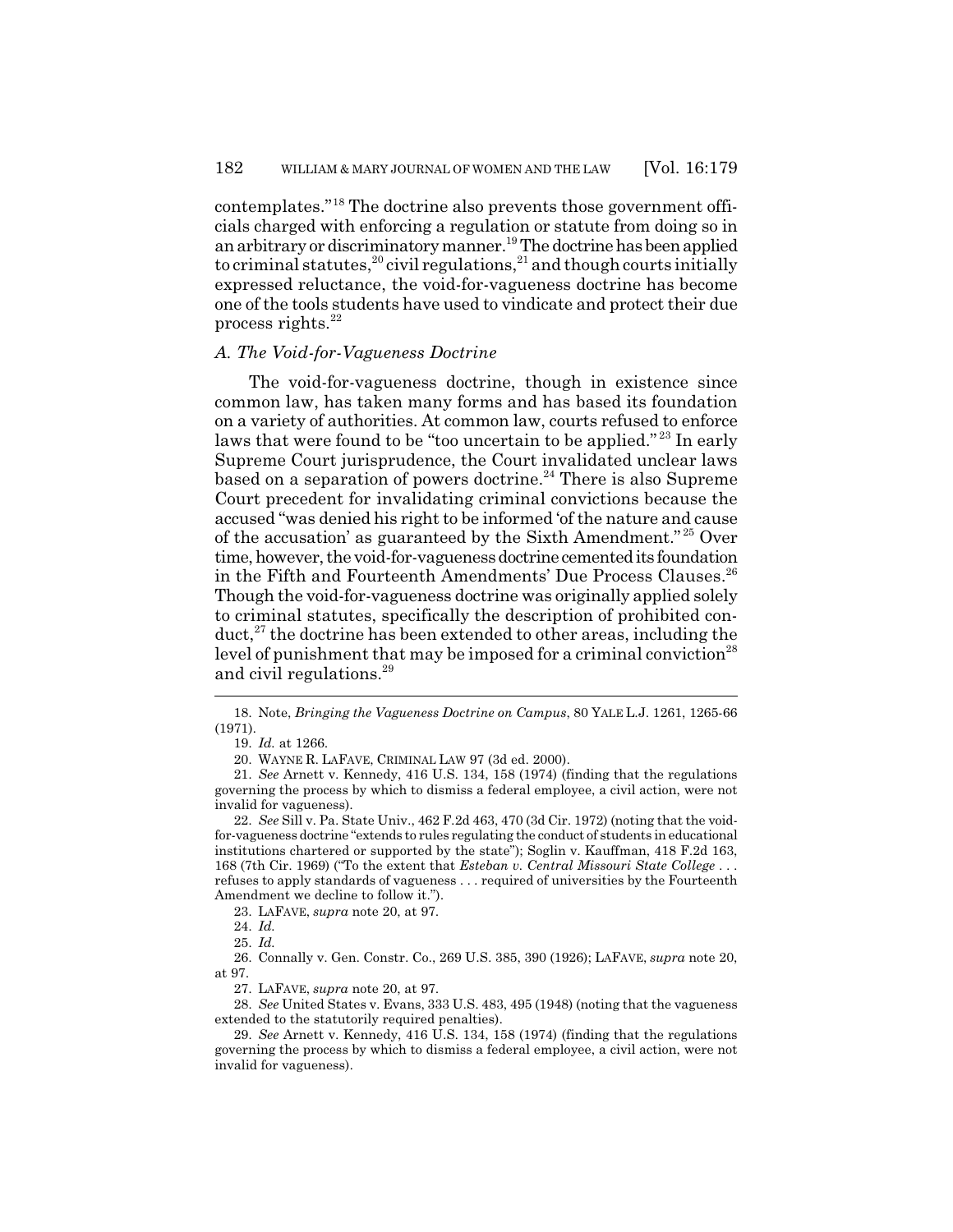The accepted standard by which to evaluate a statute or regulation under the void-for-vagueness doctrine, as articulated in *Connally*, is that a statute or regulation should be declared void when the language is so vague that "men of common intelligence must necessarily guess at its meaning and differ as to its application." 30 The void-forvagueness doctrine uses three general lenses through which to approach a specific regulation or statute. First, it examines whether the statute or regulation gives fair notice to individuals possibly subject to it.<sup>31</sup> Second, it considers whether the statute or regulation provides adequate guidance to prevent arbitrary and discriminatory enforcement.<sup>32</sup> Third, in cases where First Amendment protections are implicated, it questions whether the statute or regulation provides sufficient breadth to permit free expression.<sup>33</sup>

Under the first lens, a court must consider whether an individual was given fair notice of the standard of conduct proscribed by the statute or regulation.<sup>34</sup> Fair notice, however, is not simply determined by the language itself, but can be given where a well-settled meaning in the common law, court decisions, or a general societal understanding exists.<sup>35</sup>

Under the second lens, a court must consider whether the statute or regulation allows for arbitrary or discriminatory enforcement.<sup>36</sup> Courts are generally concerned about selective enforcement by the individuals, typically prosecutors, or government agencies charged with enforcing the law.37 Courts are also concerned that a vague regulation will leave it to "the arbitrary whim" of an official to determine what "in fact constitutes" a violation based on "his own subjective opinion." <sup>38</sup>

Under the third lens, courts are concerned not only with statutes or regulations that trample on protected forms of speech and expression, but also with laws that have the potential for a chilling effect.<sup>39</sup> Courts will examine the statute or regulation to determine if the law sweeps too broadly by bringing protected speech within its grasp.<sup>40</sup>

40. *Id.*

<sup>30.</sup> *Connally*, 269 U.S. at 391.

<sup>31.</sup> LAFAVE, *supra* note 20, at 98.

<sup>32.</sup> *Id.*

<sup>33.</sup> *Id.*

<sup>34.</sup> *Id.*

<sup>35.</sup> *Id.* at 98-99.

<sup>36.</sup> *Id.* at 98.

<sup>37.</sup> *Id.* at 101.

<sup>38.</sup> Crossen v. Fatsi, 309 F. Supp. 114, 117-18 (D. Conn. 1970).

<sup>39.</sup> *See* LAFAVE, *supra* note 20, at 102 (addressing the possibility that the state may get away with "more inhibitory regulation than it has a constitutional right to impose" because people would rather obey the regulations than run the risk of "erroneous constitutional judgment").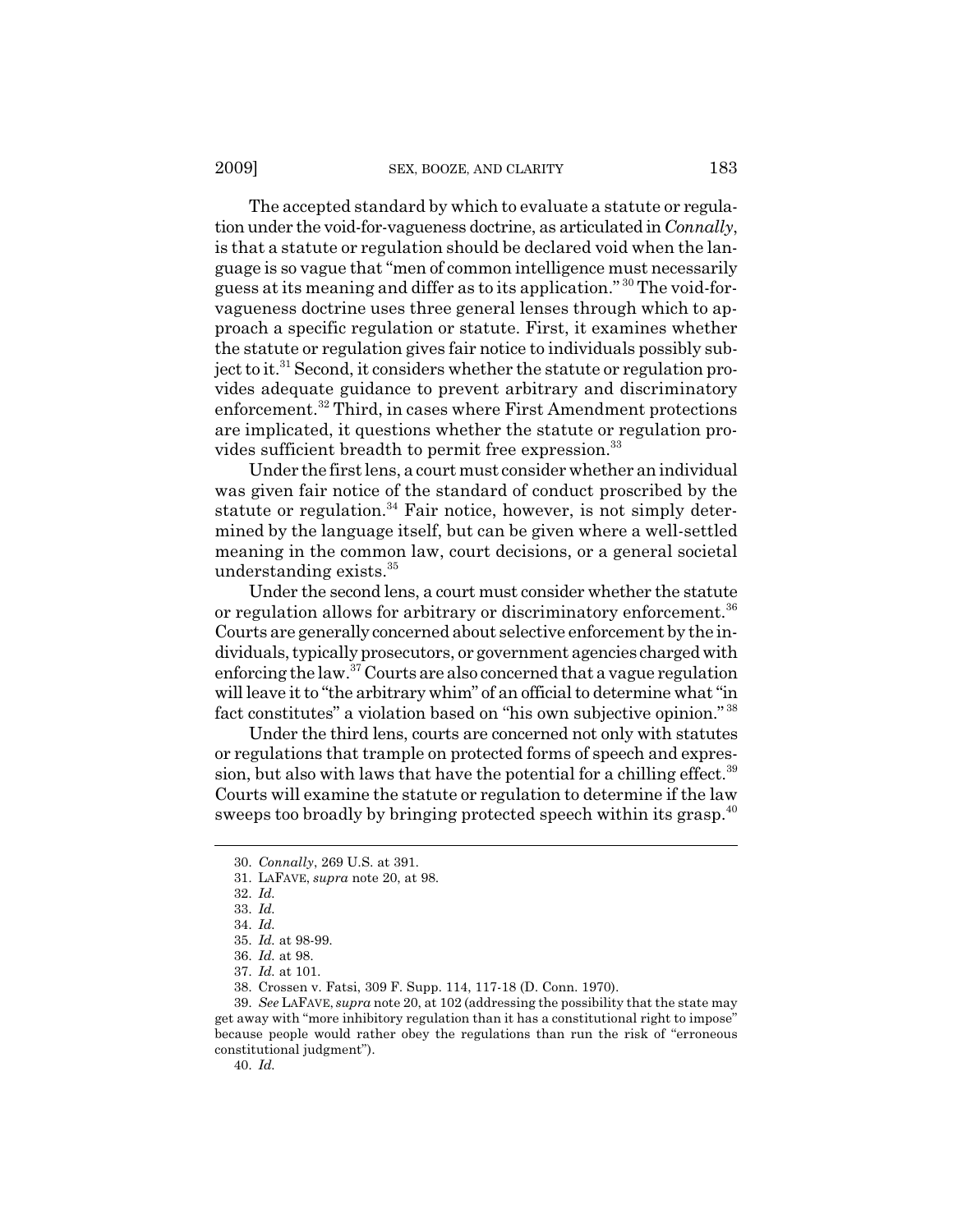#### *B. Judicial Intervention into Student Disciplinary Procedures*

During the early years of void-for-vagueness challenges, courts were generally very reluctant to apply the doctrine to student disciplinary regulations.41 Courts and society viewed colleges as "selfsustaining entit [ies] that w[ere] capable of regulating" themselves. $42$ As such, courts were generally unlikely to intervene.<sup>43</sup> This reluctance was based on the view that because of "the particular nature of academic life, universities have an inherent power to discipline students and that this power may be exercised without the necessity of relying on specific rules of conduct." 44 This reluctance to intervene extended beyond the void-for-vagueness doctrine and included other constitutional due process protections because courts believed that student disciplinary procedures "should not be required to conform to federal processes of criminal law, which are far from perfect, and designed for circumstances and ends unrelated to the academic community." <sup>45</sup>

#### *C. Student Disciplinary Regulations and the First Amendment*

One area of student discipline in which courts were more willing to intervene involved student disciplinary regulations that "touch[ed] upon First Amendment rights to free speech and association." 46 In *Tinker v. Des Moines*, the landmark student free speech case, the Supreme Court held that students do not "shed their constitutional rights . . . at the schoolhouse gate." 47 In *Healy v. James*, the Supreme Court noted that colleges, like secondary public education schools, are not immune from the requirements of the First Amendment.<sup>48</sup>

The First Amendment, as applied to the states and state institutions via the Fourteenth Amendment, requires regulations that proscribe conduct touching upon First Amendment freedoms to be

45. Esteban v. Cent. Mo. State Coll., 290 F. Supp. 622, 629 (W.D. Mo. 1968).

46. Edgar H. Bittle et al., *Due Process for Students*, *in* SCHOOL VIOLENCE FROM DISCIPLINE TO DUE PROCESS 99, 109 (James C. Hanks ed., 2004).

47. Tinker v. Des Moines Indep. Cmty. Sch. Dist., 393 U.S. 503, 506 (1969).

<sup>41.</sup> *See* Will W. Travelstead, *Introduction and Historical Context*, *in* ENHANCING CAMPUS JUDICIAL SYSTEMS 3, 3 (Robert Caruso & Will W. Travelstead eds., 1987) (explaining that "[t]he prevailing doctrine . . . was one of judicial restraint"). 42. *Id.*

<sup>43.</sup> *See* Marin v. Univ. of P.R., 377 F. Supp. 613, 620 (D.P.R. 1973) (three judge panel) ("It is . . . well settled that it is not the policy of the federal courts '[to] intervene in the resolution of conflicts which arise in the daily operation of school systems.' " (citing Epperson v. Arkansas, 393 U.S. 97, 104 (1968))).

<sup>44.</sup> *See* Marin v. Univ. of P.R., 346 F. Supp. 470, 482 (D.P.R. 1972) (denying motion to dismiss and convening three judge panel).

<sup>48.</sup> *See* Healy v. James, 408 U.S. 169, 180 (1972) (noting that "colleges and universities are not enclaves immune from the sweep of the First Amendment").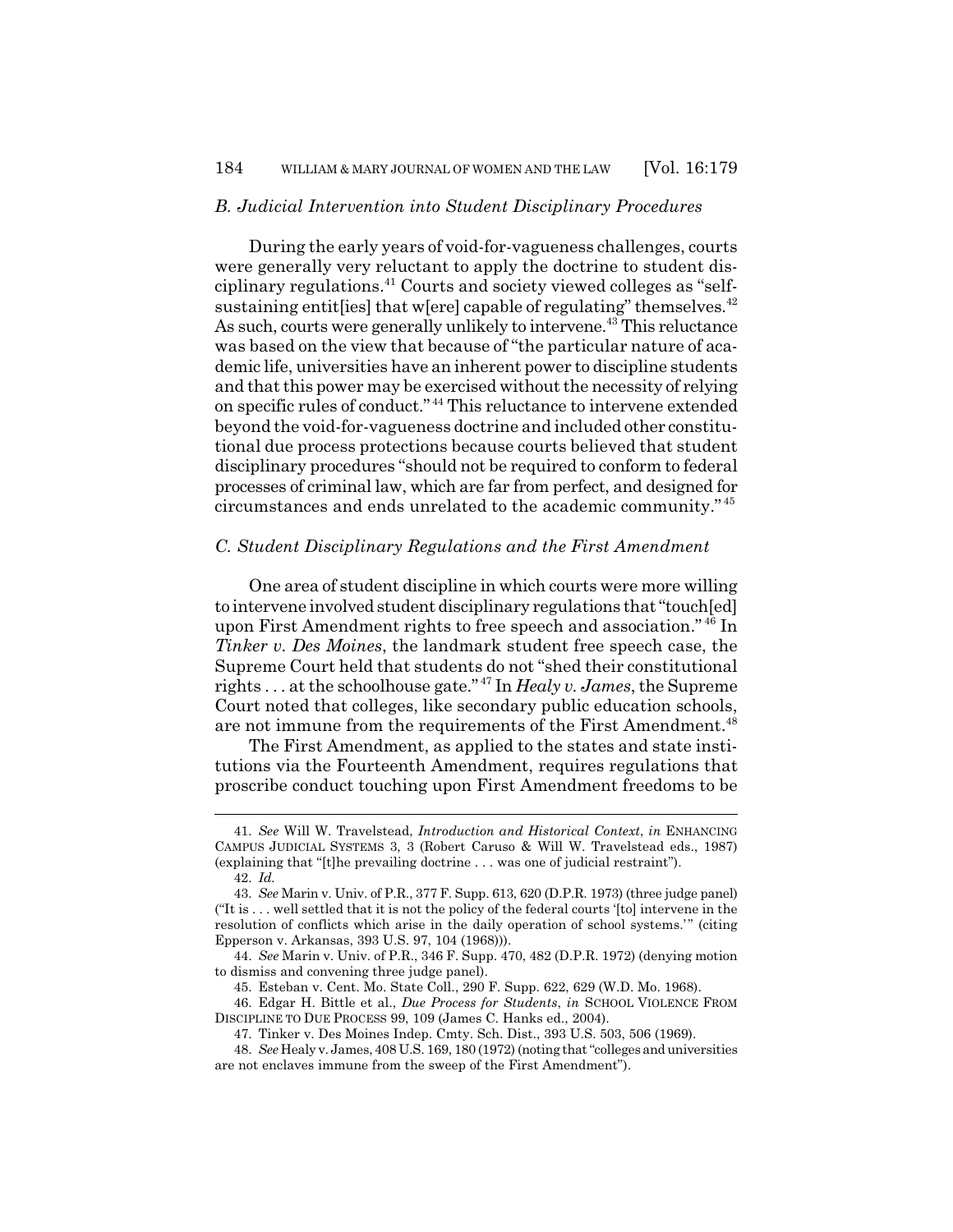specific in describing the prohibited conduct.<sup>49</sup> First Amendment freedoms are considered "most precious" 50 and "the government may regulate in the area only with narrow specificity." 51 The recognition that students do not shed their constitutional rights, particularly their First Amendment rights, while attending school requires that student disciplinary regulations be sufficiently defined.<sup>52</sup> These protections are not solely limited to public secondary schools, but extend to college students as well. $53$ 

The recognition that students are entitled to constitutional protection was only the first question for courts to address when analyzing student disciplinary regulations. Courts were faced with the additional question of how to enforce such protections given that students do not possess the same level of First Amendment protection as adults living in a free society.<sup>54</sup> Courts are required to balance a student's First Amendment rights "against . . . society's countervailing interest in teaching students the boundaries of socially appropriate behavior." 55 Courts were conflicted on whether to apply the full force of the void-for-vagueness doctrine to student disciplinary regulations or to apply some other standard of review.<sup>56</sup> Over time, however, courts have found that the void-for-vagueness doctrine does "extend[ ] to rules regulating the conduct of students in educational institutions chartered or supported by the state." <sup>57</sup>

The void-for-vagueness doctrine, as applied to student disciplinary regulations infringing on First Amendment freedoms, requires precision in the regulation's language to ensure that the regulation

53. *See Healy*, 408 U.S. at 180 (explaining that there is "no room for the view that . . . First Amendment protections should apply with less force on college campuses"). It is also important to note that "[p]rivate colleges and universities are not required to meet the due process requirements applied to public institutions." John Wesley Lowery & Michael Dannells, *Contemporary Practice in Student Judicial Affairs: Strengths and Weaknesses*, *in* RESTORATIVE JUSTICE ON THE COLLEGE CAMPUS, *supra* note 3, at 16, 20.

54. *See* Bethel v. Fraser, 478 U.S. 675, 682 (1986) ("It does not follow, however, that simply because the use of a[]... form of expression may not be prohibited to adults ... the same latitude must be permitted to children in a public school.").

55. *Id.* at 681.

56. *See, e.g.*, Undergraduate Student Ass'n v. Peltason, 367 F. Supp. 1055, 1057 (N.D. Ill. 1973) (noting the "sharp divergence as to the required degree of specificity" for student conduct regulations that implicate First Amendment rights).

57. Sill v. Pa. State Univ., 462 F.2d 463, 467 (3d Cir. 1972) (citing Soglin v. Kauffman, 418 F.2d 163 (7th Cir. 1969)).

<sup>49.</sup> *See* ROBERT E. PHAY, THE LAW OF PROCEDURE IN STUDENT SUSPENSIONS AND EXPULSIONS 7 (1977) (noting that "courts are particularly firm in requiring specificity when First Amendment freedoms are involved").

<sup>50.</sup> NAACP v. Button, 371 U.S. 415, 433, 438 (1963).

<sup>51.</sup> *Id.* at 433.

<sup>52.</sup> *See* PAUL WECKSTEIN,SCHOOL DISCIPLINE AND STUDENT RIGHTS 37 (rev. ed. 1982) (indicating that "[i]n order to avoid violations of constitutional rights, precision in school rules affecting expression is essential").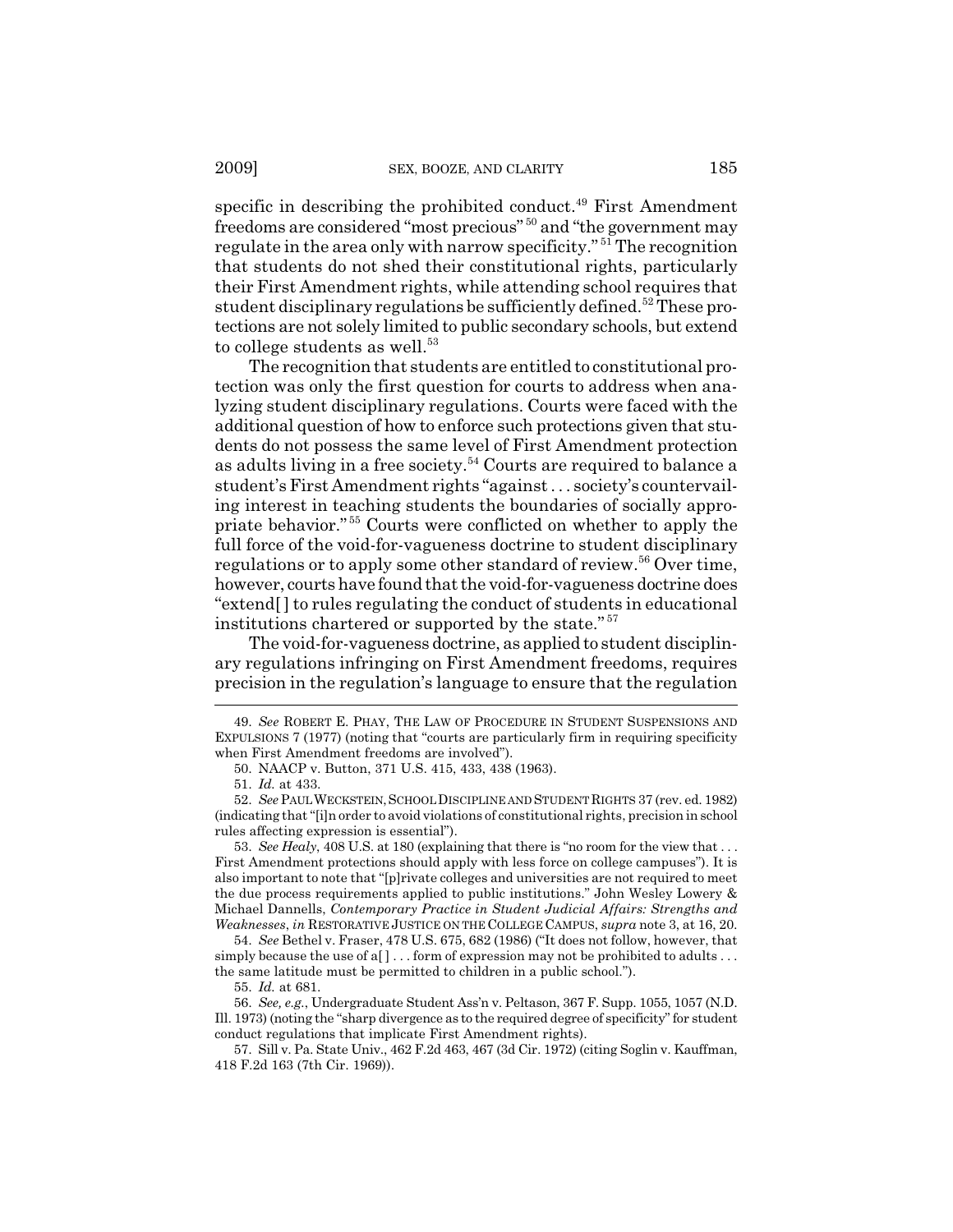does not inhibit the exercise of protected speech and applies only to unprotected expression.<sup>58</sup> Courts begin an examination of a student disciplinary regulation by first "determin[ing] if the [regulation] reaches a substantial amount of constitutionally protected speech." <sup>59</sup> If the regulation is found to do so, courts will next consider whether the regulation's language "invites arbitrary, discriminatory and overzealous enforcement." 60 In conducting that review, courts must balance a "school's need to be able to impose disciplinary sanctions for a wide range of unanticipated conduct"<sup>61</sup> with the need to give students an "indication of what actions or behavior would lead to discipline." 62 As noted above, however, courts will invalidate a student disciplinary regulation under the void-for-vagueness doctrine if the regulation is not sufficiently clear to ensure the protection of First Amendment freedoms.<sup>63</sup>

A recent area of challenges to student disciplinary regulations involves student-on-student sexual harassment. With the passage of Title IX, $64$  colleges are now required to "adopt and publish grievance" procedures for handling complaints of sexual harassment." 65 In addition, the Supreme Court has held that colleges can be held individually liable under Title IX. $66$  These two factors led to nearly all colleges adopting a formal sexual harassment prohibition within their codes

<sup>58.</sup> WECKSTEIN, *supra* note 52, at 37.

<sup>59.</sup> Coy *ex rel*. Coy v. Bd. of Educ., 205 F. Supp. 2d. 791, 801 (N.D. Ohio 2002) (citing Dambrot v. Cent. Mich. Univ., 55 F.3d 1177, 1182 (6th Cir. 1995)).

<sup>60.</sup> *Id. at* 802 (quoting Leonardson v. City of East Lansing, 896 F.2d 190, 195-96 (6th Cir. 1990)).

<sup>61.</sup> Bethel v. Fraser, 478 U.S. 675, 686 (1986).

<sup>62.</sup> *Coy*, 205 F. Supp. 2d. at 802.

<sup>63.</sup> *See* Baughman v. Freienmuth, 478 F.2d 1345, 1350 (4th Cir. 1973) (finding "obscene" is too vague); *Coy*, 205 F. Supp. 2d. at 802 (finding "inappropriate" behavior too vague); Note, *supra* note 18, at 1264-65 (noting that "a series of speaker bans [have] been held unconstitutionally vague, [and] so have rules restricting student freedom to assemble, to establish political organizations, and to determine the editorial content of campus newspapers").

<sup>64. 20</sup> U.S.C. § 1681(a) (2006) ("No person in the United States shall, on the basis of sex, be excluded from participation in, be denied the benefits of, or be subjected to discrimination under any education program or activity receiving Federal financial assistance. . . .").

<sup>65.</sup> JUDITH BERMAN BRANDENBURG, CONFRONTING SEXUAL HARASSMENT 23 (1997).

<sup>66.</sup> *See* CATHERINE HILL & ELENA SILVA, DRAWING THE LINE: SEXUAL HARASSMENT ON CAMPUS 7 (2005), *available at* http://www.aauw.org/research/upload/DTLFinal.pdf (noting that "[t]he Supreme Court affirmed in 1992 that sexual harassment is a form of sex discrimination under Title IX when it ruled in *Franklin v. Gwinnett County Public Sch.*, 503 U.S. 60 (1992), that students could seek monetary damages for sexual harassment from educational institutions"). Title IX is not the sole avenue through which a victim of gender discrimination can pursue his or her claim; the Supreme Court recently held that 42 U.S.C. § 1983 is also available. Fitzgerald v. Barnstable Sch. Comm., 129 S. Ct. 788, 796 (2009).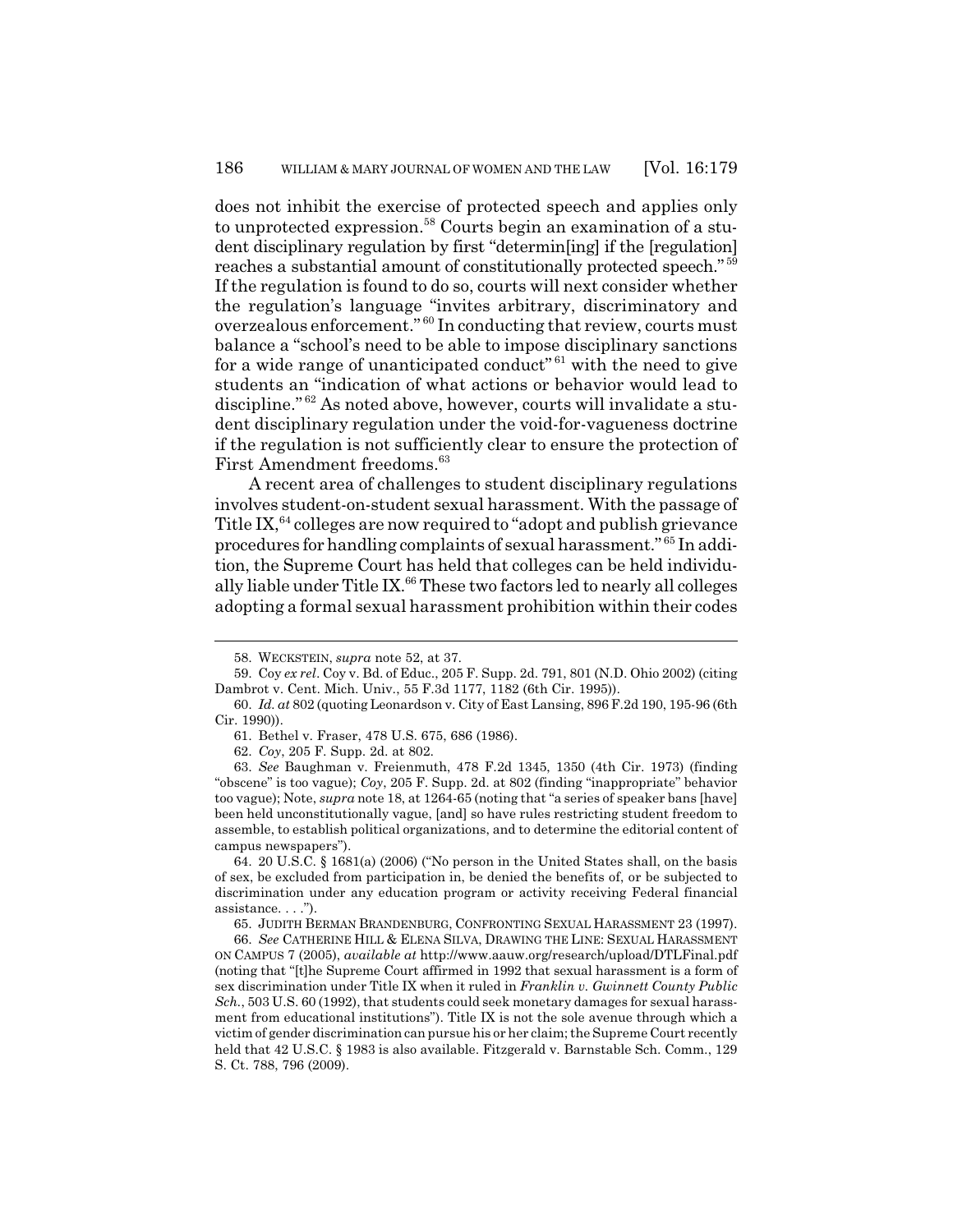of conduct.67 These student disciplinary regulations have become a recent focus for void-for-vagueness challenges because the regulations "could include 'core' political and religious speech, such as gender politics and sexual morality." 68 These recent judicial examinations of student disciplinary regulations demonstrate that courts are now more willing than ever to invalidate student disciplinary regulations under the void-for-vagueness doctrine.

#### *D. Student Disciplinary Regulations and General Due Process*

Courts were even more reluctant to extend the void-for-vagueness doctrine to student disciplinary regulations that did not implicate First Amendment freedoms.<sup>69</sup> This reluctance was based on the perception that students did not face serious consequences, as a criminal defendant would, from sanctions imposed under a student disciplinary scheme.<sup>70</sup> This reluctance was also based on the recognition, just as in First Amendment cases, that colleges have a strong interest in protecting the educational environment.<sup>71</sup> Courts eventually recognized, however, that some procedural protections were needed in cases of potentially serious sanctions.72

#### *1. Student Disciplinary Procedures and Judicial Intervention*

As courts became increasingly active in the protection of First Amendment freedoms by invalidating student disciplinary regulations, many courts remained reluctant to intervene to enforce due process protections in cases that involved general conduct regulations absent First Amendment concerns.<sup>73</sup> Courts were simply unwilling to intervene even in cases of expulsion or suspension because "the process is not punitive or deterrent in the criminal law sense, but the process

<sup>67.</sup> *See* HILL & SILVA, *supra* note 66, at 33.

<sup>68.</sup> DeJohn v. Temple Univ., 537 F.3d 301, 317 (3d Cir. 2008) (citing Saxe v. State Coll. Area Sch. Dist., 240 F.3d 200, 217 (3d Cir. 2001)).

<sup>69.</sup> *See* Esteban v. Cent. Mo. State Coll., 290 F. Supp. 622, 629 (W.D. Mo. 1969) (stating that the court will not require student proceedings to conform to criminal proceedings).

<sup>70.</sup> *See id.* at 628 (noting that student proceedings are not equal to criminal proceedings in an irrevocable expulsion case for misconduct).

<sup>71.</sup> *See id.* at 629 (finding that an educational institution can impose on its students a standard of conduct "that is relevant to a lawful mission, process or function of the educational institution").

<sup>72.</sup> *See* Goss v. Lopez, 419 U.S. 565, 573 (1975) ("At the very minimum, therefore, students facing suspension and the consequent interference with a protected property interest must be given some kind of notice and afforded some kind of hearing.").

<sup>73.</sup> *See Esteban*, 290 F.Supp. at 629 (upholding disciplinary action where regulation did not deprive students of First Amendment rights).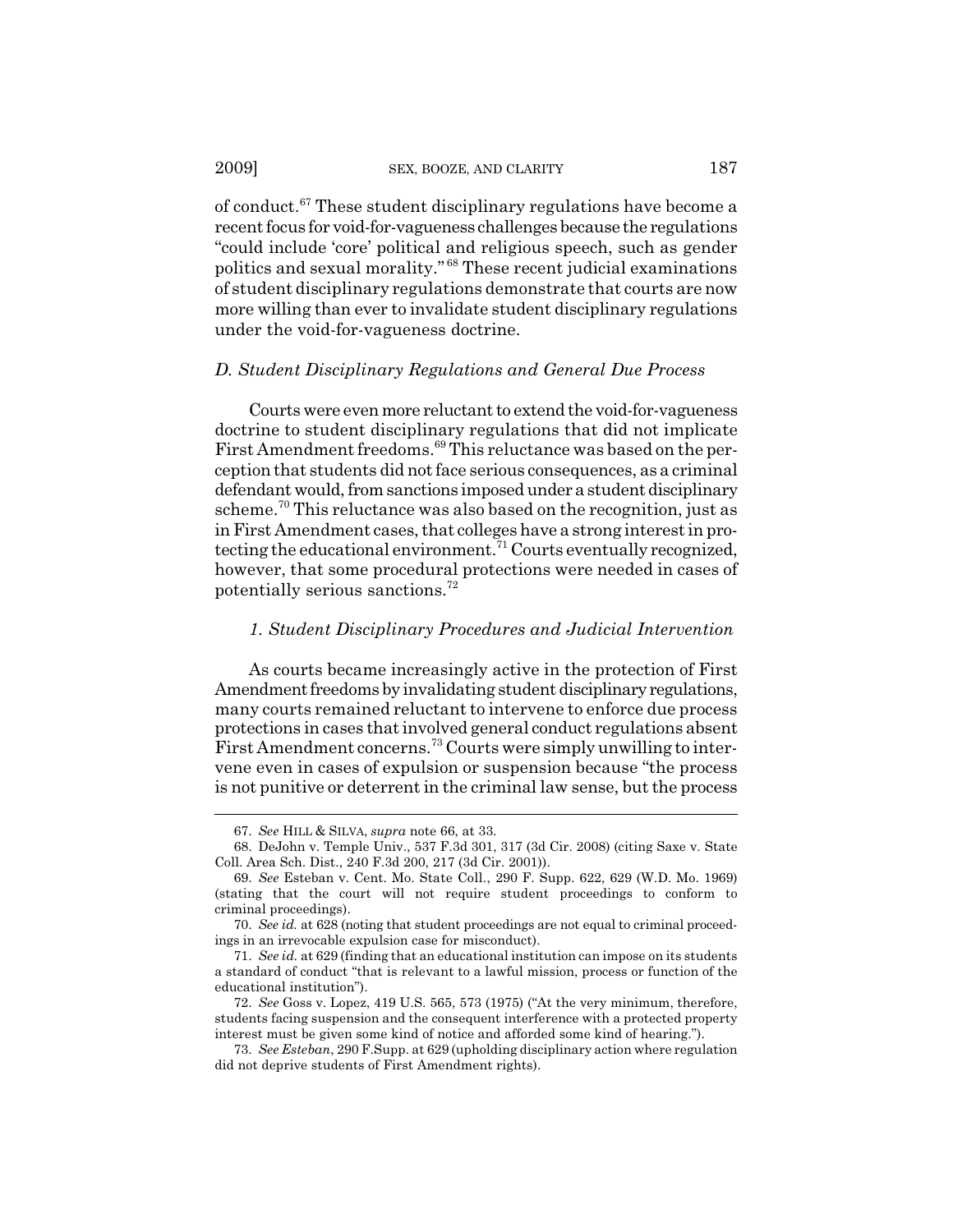is rather the determination that the student is unqualified to continue as a member of the educational community. $\frac{1}{10}$  Some courts even recognized the "damaging effects" of an expulsion, but found that because the student could not be "imprisoned, fined, disenfranchised, or subjected to probationary supervision," student disciplinary proceedings could not be equated "to criminal proceedings against adults and juveniles." <sup>75</sup>

*Dixon v. Alabama State Board of Education* marked a turning point in the protection of students' due process rights.76 In *Dixon*, the court held that public university students have a constitutional right to due process under the Fourteenth Amendment, specifically the "constitutional right to notice and hearing before their suspension or expulsion." 77 In *Goss v. Lopez*, the Supreme Court largely adopted the Fifth Circuit's rationale.<sup>78</sup> *Goss* represents "the seminal case on student due process" because the Supreme Court held that in cases where a student is suspended for more than ten days, "minimal due process — notice and an opportunity to be heard — [is] required."<sup>79</sup>

It is important to note that the Supreme Court in *Goss* found that students had two different interests that necessitated due process protection in student disciplinary proceedings.<sup>80</sup> First, the high school students challenging their suspensions had a property right arising from a state law that required local authorities to provide public education.81 Second, and relevant to this Note, the students possessed a liberty interest arising under the Fourteenth Amendment because their "good name, reputation, honor, or integrity [were] at stake."<sup>82</sup>

## *2. Application of the Void-for-Vagueness Doctrine to Student Disciplinary Regulations*

Given the Supreme Court's holding in *Goss*, courts began to hold that the void-for-vagueness doctrine does apply to student disciplinary

<sup>74.</sup> *Id.* at 628.

<sup>75.</sup> *Id.*

<sup>76. 294</sup> F.2d 150 (5th Cir. 1961).

<sup>77.</sup> Lowery & Dannells, *supra* note 53, at 20.

<sup>78.</sup> *See* Goss v. Lopez, 419 U.S. 565, 576 (1975) (noting that a student's interest is not "so insubstantial that suspensions may constitutionally be imposed by any procedure the school chooses, no matter how arbitrary").

<sup>79.</sup> Bittle et al., *supra* note 46, at 101.

<sup>80.</sup> *See Goss*, 419 U.S. at 574 (noting a student's right to public education as a property interest and a liberty interest under the Fourteenth Amendment).

<sup>81.</sup> *Id.*; *see also* WILLIAM D. VALENTE WITH CHRISTINA M. VALENTE, LAW IN THE SCHOOLS 230 (5th ed. 2001) ("It is now settled that a student's entitlement under state law to a public education or to state-mandated educational benefits is a property interest that entitles students who face educational penalties to due process.").

<sup>82.</sup> *Goss*, 419 U.S. at 573 (quoting Wisconsin v. Constantineau, 400 U.S. 437 (1971)); *see also* Bittle et al., *supra* note 46, at 103 ("The liberty interests protected by due process include preserving one's good name, reputation, honor, or integrity.").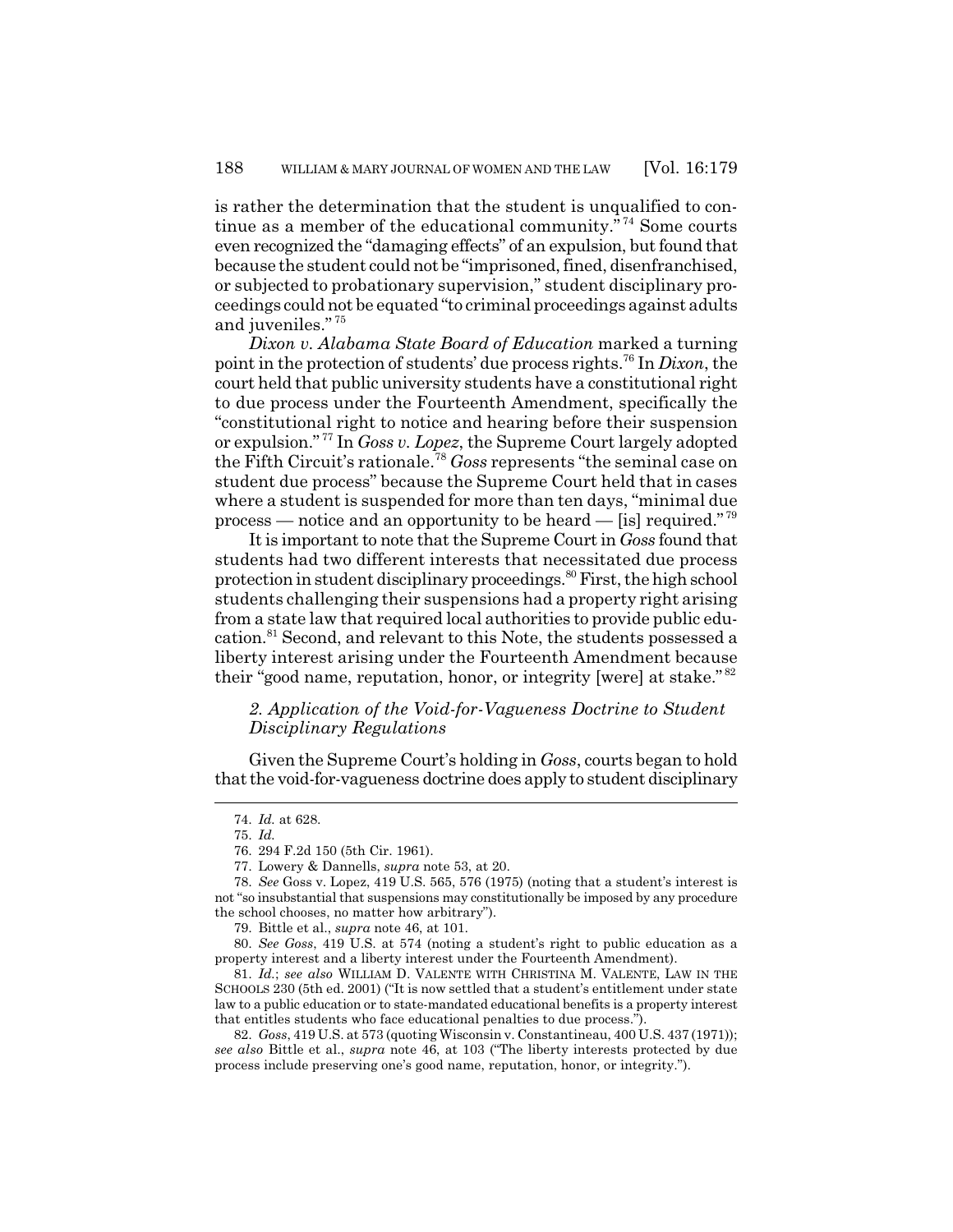regulations proscribing non-expressive conduct.<sup>83</sup> Schools, colleges in particular, attempted to push back against court intervention by claiming that schools have "the inherent power . . . to discipline students and that this power may be exercised without the necessity of relying on a specific rule of conduct." 84 Courts quickly pointed out, however, that the "[p]ower to punish and the rules defining the exercise of that power are not . . . identical." 85 Although courts have long recognized the unique responsibilities and challenges facing colleges, <sup>86</sup> courts have also held that colleges are "not immune from the [] requirements of due process." <sup>87</sup>

Courts have taken notice that many "outstanding educational authorities in the field of higher education believe, on the basis of experience, that detailed codes of prohibited student conduct are provocative and should not be employed in higher education." 88 Based on this view and the balancing of interests the Court in *Goss* seemed to articulate,<sup>89</sup> courts have generally found that the void-for-vagueness doctrine, when applied to student disciplinary regulations, does "not require  $\dots$  the same rigorous standards as criminal statutes."<sup>90</sup>

Given the history and development of judicial intervention into student disciplinary regulations, four general parameters apply to student disciplinary regulations. First, students are entitled to due process protections in student disciplinary procedures and regulations.<sup>91</sup> Second, these protections include the right to be put on notice of what conduct is proscribed.<sup>92</sup> Third, as a matter of due process, student disciplinary regulations proscribing certain conduct are subject to the void-for-vagueness doctrine.<sup>93</sup> Finally, the void-for-vagueness

<sup>83.</sup> *See* Sullivan v. Houston Indep. Sch. Dist., 307 F. Supp. 1328, 1344 (S.D. Tex. 1969) ("The constitutional doctrine[ ] of vagueness . . . [is] applicable, in some measure, to the standard or standards to be applied by the university in disciplining its students . . . .").

<sup>84.</sup> Soglin v. Kauffman, 418 F.2d 163, 167 (7th Cir. 1969).

<sup>85.</sup> *Id.*

<sup>86.</sup> *See Sullivan*, 307 F. Supp. at 1347 (noting the "highly discretionary functions" of school officials).

<sup>87.</sup> *Soglin*, 418 F.2d at 167.

<sup>88.</sup> Esteban v. Cent. Mo. State Coll., 290 F. Supp. 622, 630 (W.D. Mo. 1968) (citation omitted).

<sup>89.</sup> *See* Bittle et al., *supra* note 46, at 101 ("The clear rule is that '[t]he minimum procedural requirements necessary to satisfy due process depend upon the circumstances and the interests of the parties involved.' Clearly, *Goss v. Lopez* . . . suggests this flexible standard.").

<sup>90.</sup> *Soglin*, 418 F.2d at 168; *see also* LAWRENCE F. ROSSOW & JERRY R. PARKINSON, THE LAW OF STUDENT EXPULSIONS AND SUSPENSIONS 4 (2d ed. 1999) (noting that "the exact form of [student] rules seems flexible").

<sup>91.</sup> *See* Lowery & Dannells, *supra* note 53, at 20 (explaining that "the courts [have] established constitutional protections for college students").

<sup>92.</sup> *See* ROSSOW & PARKINSON, *supra* note 90, at 4 ("To exist, due process must meet the requirement of notice.").

<sup>93.</sup> *See supra* text accompanying note 57.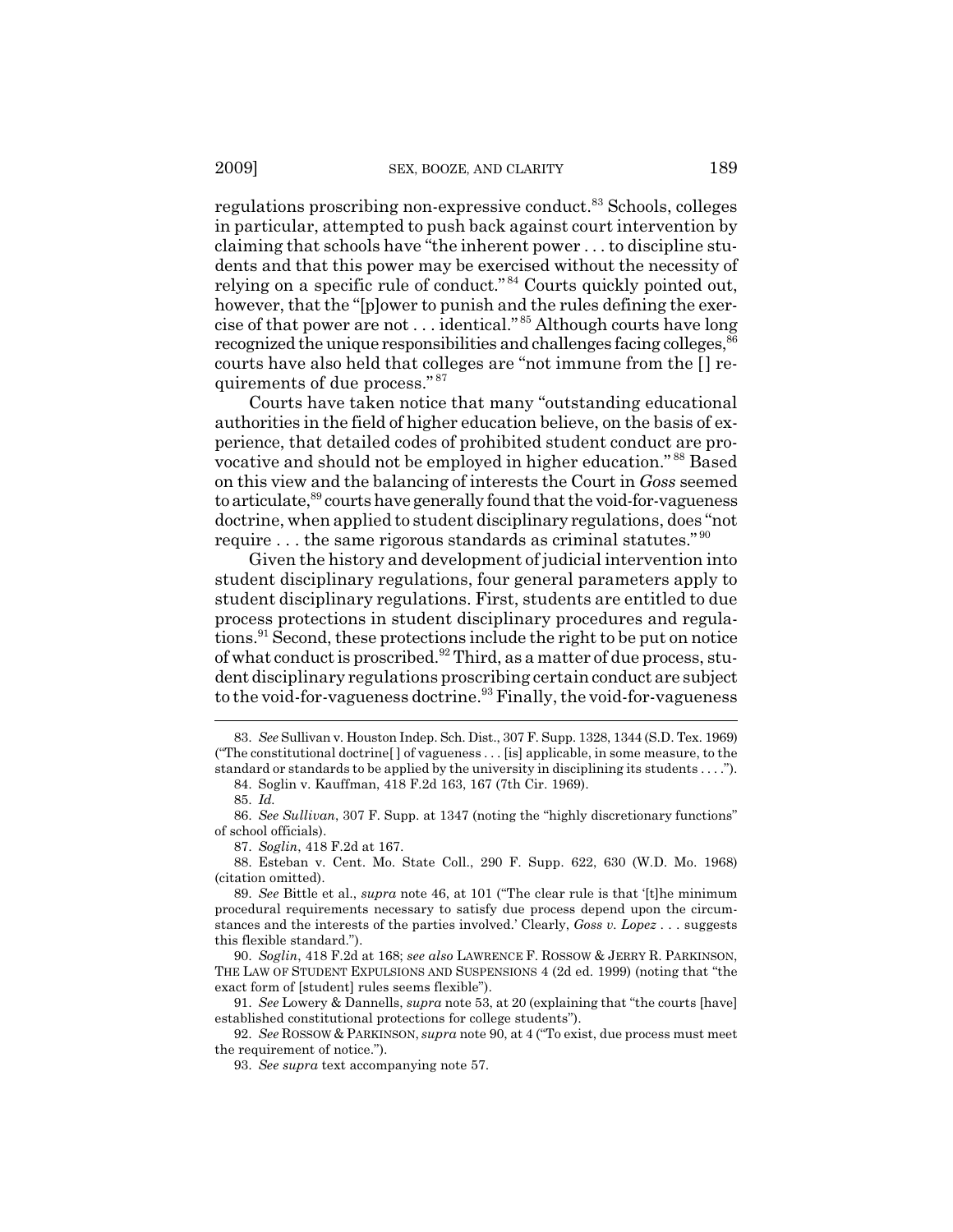doctrine, given the unique responsibilities and challenges facing colleges, is applied, depending on the constitutional rights at stake, in a less rigid fashion than in other contexts.<sup>94</sup> These parameters have led courts to invalidate regulations proscribing "inappropriate" behavior,<sup>95</sup> "misconduct," <sup>96</sup> behavior not "promoting [the school's] best interests,"<sup>97</sup> "improper or disrespectful conduct,"<sup>98</sup> and student dress that is not "expected" 99 under a void-for-vagueness application that is deferential to colleges. $100$ 

## II. APPLICATION OF THE VOID-FOR-VAGUENESS DOCTRINE TO STUDENT DISCIPLINARY REGULATIONS PROSCRIBING SEXUAL ASSAULT

A recent survey<sup>101</sup> found that  $33.2\%$  of schools used only a generic term such as "sexual assault" or "sexual misconduct" in their student disciplinary regulations without further defining the specific acts

96. *Soglin*, 418 F.2d at 168 ("The use of 'misconduct' as a standard in imposing the penalties threatened here must . . . fall for vagueness. The inadequacy of the rule is apparent on its face.").

97. Sullivan v. Houston Indep. Sch. Dist., 307 F. Supp. 1328, 1345-46 (S.D. Tex. 1969) ("Little can be said of a standard so grossly overbroad as 'in the best interests of the school.' It cannot be contended that it supplies objective standards by which a student may measure his behavior or by which an administrator may make a specific ruling in evaluation of behavior.") (citation omitted).

98. Marin v. Univ. of P.R., 377 F. Supp. 613, 627 (D.P.R. 1973) (three judge panel) ("The inadequacy is obvious — the purpose of a prohibitory rule is to inform those affected what is improper not merely that the 'improper' is prohibited.").

99. *See* Crossen v. Fatsi, 309 F. Supp. 114, 117-18 (D. Conn. 1970) ("The wordage of the school code in stating what is 'expected' is too vague . . . [i]t leaves to the arbitrary whim of the school principal, what in fact constitutes extreme fashion or style in the matter of personal grooming and permits his own subjective opinion . . . .").

100. *See* WECKSTEIN, *supra* note 52, at 203 (noting that *Crossen*, *Soglin*, and *Sullivan* involved regulations invalidated "without resorting to the higher standards applicable to First Amendment/chilling effect grounds (even though the students in both *Soglin* and *Sullivan* were engaged in expressive activities)"). The "higher standard" void-forvagueness application more closely examines student disciplinary regulations and requires more specificity in order to protect First Amendment activities. *See* PHAY, *supra* note 49, at 7 (noting that "courts are particularly firm in requiring specificity when First Amendment freedoms are involved").

101. The survey consisted of 2,438 schools throughout the United States and Puerto Rico, including all ninety-eight historically black colleges and universities, all twenty-eight

<sup>94.</sup> *See Soglin*, 418 F.2d at 168 (noting that the court "[does] not require university codes of conduct to satisfy the same rigorous standards as criminal statutes"); *see also* ROSSOW & PARKINSON, *supra* note 90, at 4 (explaining that "the exact form of the rules seems flexible"). *But see* PHAY, *supra* note 49, at 7 (noting that there may be less strict requirements when the First Amendment freedoms are not involved in the conduct).

<sup>95.</sup> *See* Coy *ex rel*. Cox v. Bd. of Educ., 205 F. Supp. 2d. 791, 802 (N.D. Ohio 2002) (explaining "[t]he section does not define 'inappropriate' or give any indication to students what activity might be inappropriate. On its face, the wording ... 'invites arbitrary, discriminatory and overzealous enforcement.' ") (citing Dambrot v. Cent. Mich. Univ., 55 F.3d 1177, 1183 (6th Cir. 1995)).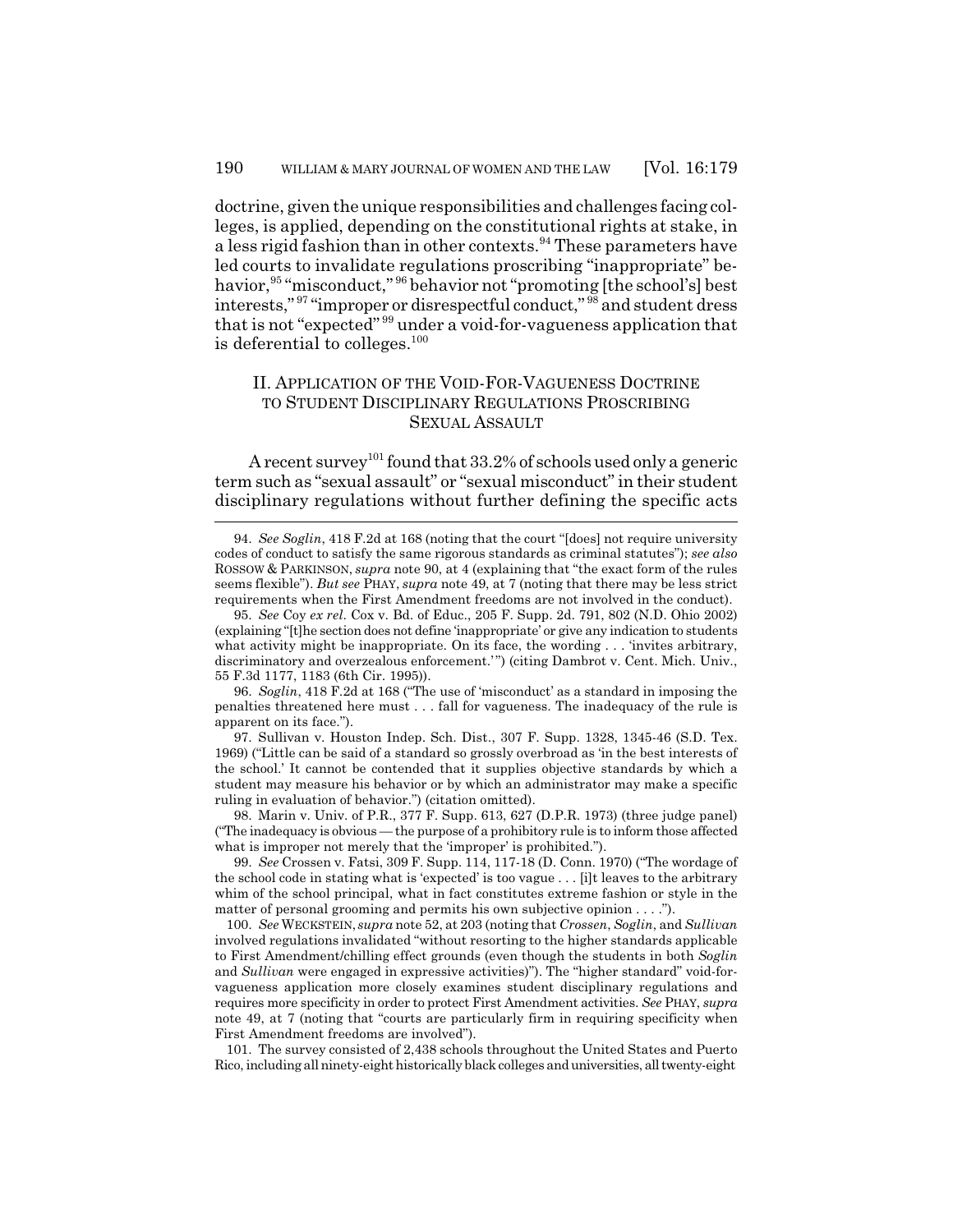2009] SEX, BOOZE, AND CLARITY 191

that violated the regulation.<sup>102</sup> The survey found that even of those schools that further defined what acts constituted sexual assault, sixty-two percent included the vague term "sexual contact" in the definition of sexual assault contained in the regulation.<sup>103</sup> This survey shows that "there are no standard definitions of rape and sexual assault" and that "the ways in which rape and sexual assault are defined varies across institutions and states."104 The use of various definitions illustrates the confusion regarding what acts constitute sexual assault. This confusion leads to the perpetuation of "rape myths"<sup>105</sup> and creates a void where students themselves set the standard of what constitutes acceptable sexual behavior.<sup>106</sup> These vague regulations also fail to address a major factor in sexual contact between college students: alcohol.<sup>107</sup> The failure to adequately define what acts violate the regulation proscribing sexual assault creates three substantial issues about which students, parents, and administrators should be concerned. First, the regulation's vagueness can give rise to legal challenges by the accused based on the void-forvagueness doctrine. Second, the regulation's vagueness creates a vacuum in which students are able to develop their own standard of appropriate sexual behavior that condones the very acts the college wishes to prevent. Third, the regulation's vagueness creates confusion resulting in many survivors being unsure of whether or not the acts they were subject to constituted sexual assault, thus leading to significant underreporting of sexual assaults.

106. *See* Mary Crawford & Danielle Popp, *Sexual Double Standards: A Review and Methodological Critique of Two Decades of Research*, 40J.SEX RES. 13, 17 (2003) (noting one study that suggested age "is important when evaluating sexual standards"); *see also* BOGLE, *supra* note 14, at 72-95 (suggesting that college students' perceptions of appropriate sexual behavior is shaped by their peer group); Gwendell W. Gravitt, Jr. & Mary M. Krueger, *College Students' Perceptions of the Relationship Between Sex and Drinking*, *in* SEXUAL HARASSMENT & SEXUAL CONSENT 175, 184 (Barry M. Dank & Roberto Refinetti eds., 1998) (noting that students "learn the dynamics of the sexual uses of alcohol . . . primarily by watching, and being subject to social pressures by their peers").

107. *See* DeJong, *supra* note 3, at 104 (noting that "approximately 400,000 students each year have unprotected sex due to their use of alcohol, while more than 100,000 students are too intoxicated to know whether they consented to sexual intercourse" and that twenty percent of respondents in one survey "said they had experienced an unwanted sexual advance due to someone else's drinking").

Native American tribal schools, and two-to-four-year private and public colleges and universities. KARJANE ET AL., *supra* note 6, at vi.

<sup>102.</sup> *Id.* at 44, 46 tbl.3.3.

<sup>103.</sup> *Id.*

<sup>104.</sup> *Id.* at viii.

<sup>105.</sup> *See* CAROL BOHMER & ANDREA PARROT, SEXUAL ASSAULT ON CAMPUS: THE PROBLEM AND THE SOLUTION 38 (1993) (noting the myth of a "real rape" to be one in which "a victim is raped by a stranger who jumps out of the bushes with a weapon"); *see also* CAMPUS COMMUNITY, *supra* note 11, at 87 (indicating the common perception that "real rape" is "committed by a stranger hiding behind a bush").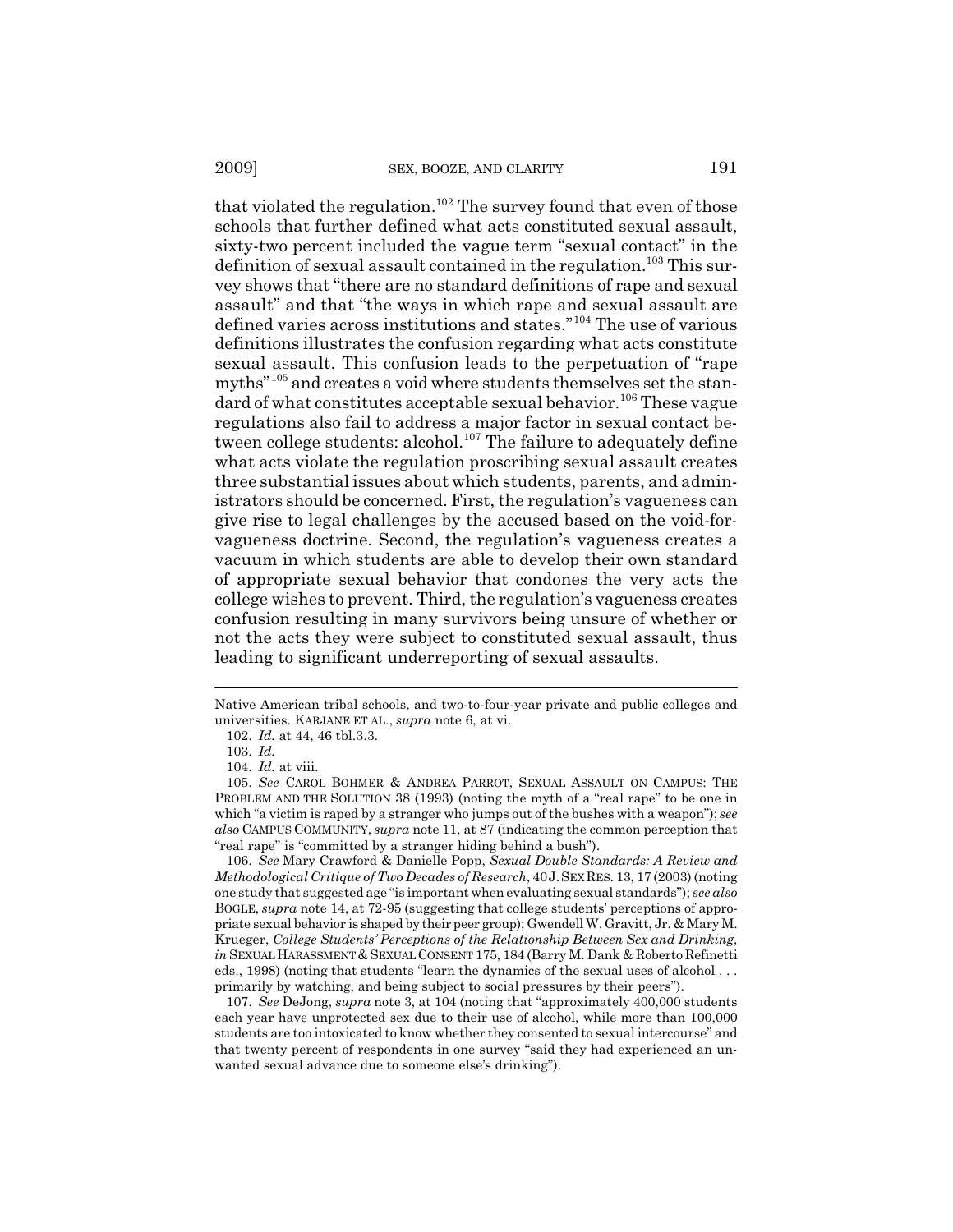#### *A. Vague Terms*

As discussed in Part I.D.1, absent an implication of First Amendment freedoms, courts are reluctant to apply the full strength of the void-for-vagueness doctrine to student disciplinary regulations.<sup>108</sup> Courts are generally willing to uphold "terms that are customarily understood, such as willful disobedience, intentional disruption . . . profanity, excessive absenteeism, and vulgarity."109 This approach, however, presents a unique problem in defining sexual assault within a student disciplinary regulation because college students often have significantly different views of what constitutes inappropriate sexual contact, particularly given the integral role alcohol plays in the campus culture, than do administrators, parents, and adults in society.110 Colleges failing to fully define what acts constitute sexual assault under the regulation provide an opportunity for the accused to challenge the regulation under the void-for-vagueness doctrine. The realities of campus social norms, particularly the regular use of alcohol, must also be taken into account when drafting the student disciplinary regulation.

#### *1. Student Perception of What Constitutes Sexual Assault*

More precise wording of a student disciplinary regulation prohibiting sexual assault is necessary to ensure that students fully understand what acts are prohibited. As noted above, nearly onethird of colleges in a recent survey used only a generic term such as "sexual assault" or "sexual offense" within their code of conduct without further defining specific prohibited acts.<sup>111</sup> Of those schools that did include specific behavior, nearly all defined sexual assault to include penile-vaginal rape (93.4%), over half included acquaintance rape (53.4%), and a little over forty percent included anal or oral penetration (45.8%) or other forms of vaginal penetration (43%).<sup>112</sup> The survey, however, also found that 62% of colleges that further defined sexual assault included the generic term "sexual contact"<sup>113</sup>

<sup>108.</sup> *See* PHAY, *supra* note 49, at 7 (noting that "[w]hen the conduct does not involve the expression of First Amendment freedoms, however, less strict requirements may be imposed").

<sup>109.</sup> VALENTE WITH VALENTE, *supra* note 81, at 232.

<sup>110.</sup> BOGLE, *supra* note 14, at 28 (noting "that there may be generational differences in perceptions of what counts as sex"); *see also* Associated Press, *Americans Aren't Explicit When Defining Sex*, MSNBC, July 1, 2009, http://www.msnbc.msn.com/id/31685784/ns/ health-sexual\_health/.

<sup>111.</sup> KARJANE ET AL., *supra* note 6, at 46 tbl.3.3.

<sup>112.</sup> *Id.*

<sup>113.</sup> *See id.* (noting that sexual contact also included "unwanted touching of intimate body parts").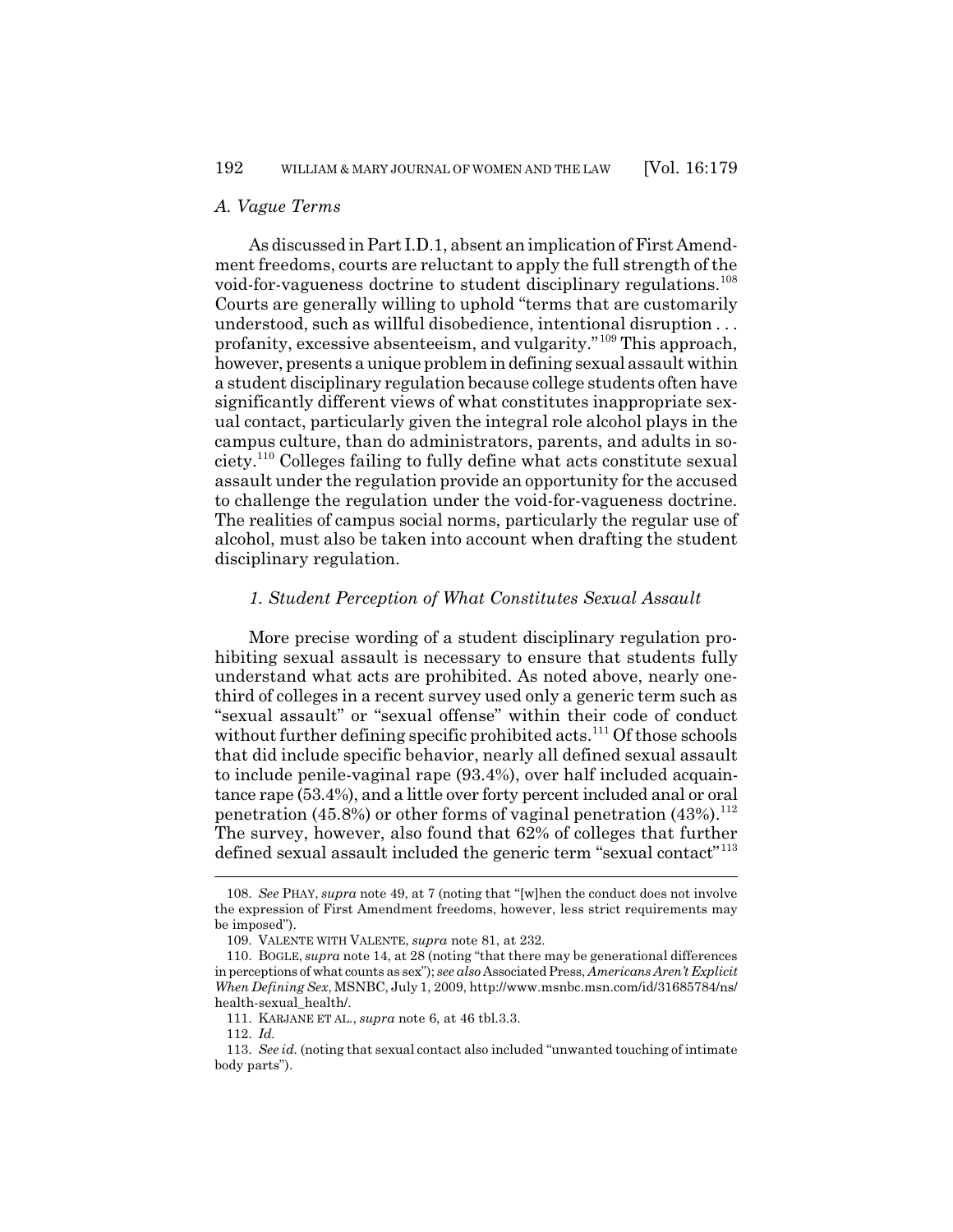and 28.4% of colleges included other acts such as "voyeurism, indecent exposure, nondisclosure of HIV/STDs, and forms of homosexual behavior."114 The failure to adequately define what acts constitute sexual assault results in administrators believing acts A, B, and C115 are prohibited by the regulation and students believing only act A is prohibited.<sup>116</sup> This is particularly true where the administrators' understanding of the regulation includes acts that do not consist of actual physical contact such as voyeurism.117 Researchers have noted the disparity in understanding what behavior constitutes sexual assault even amongst researchers themselves.118 One critic of the prevailing view argues that the prevailing view "cast[s] a large, tightlywoven net that snares the minnows with the sharks."<sup>119</sup>

Colleges are justified in prohibiting sexual acts beyond forcible rape under a student disciplinary regulation proscribing sexual assault in order to "incorporate a more complete range of sexual behaviors that many [survivors] regard as major threats to their physical and psychological well-being."120 The institutional definition, however, must be clear enough to put students on notice of exactly what acts are prohibited in order to avoid legal challenges under the void-forvagueness doctrine.121 Given the disparity that often exists between the college's understanding and students' understanding of what constitutes sexual assault, it is important to specifically define what acts violate the regulation.<sup>122</sup> Further defining sexual assault with specific acts is necessary to put students on notice of what acts constitute sexual assault.<sup>123</sup> If a college wishes to prohibit more than penilevaginal rape, proscribing "sexual assault" does not put students on notice of what is prohibited, because students largely believe that

<sup>114.</sup> *Id.*

<sup>115.</sup> *See* SCHWARTZ & DEKESEREDY, *supra* note 10, at 8 (noting that some use the term "sexual assault to depict a broader range of behaviors ranging from nonconsensual kissing to nonconsensual anal, oral, and vaginal intercourse").

<sup>116.</sup> *See* KARJANE ET AL., *supra* note 6, at vii (noting that "when weapons are absent, alcohol is present, and/or physical injury . . . is not apparent" students do not perceive the incident to be sexual assault).

<sup>117.</sup> *Id.* at 46 tbl.3.3 (indicating that 28.4% of colleges include behaviors that do not consist of actual contact between the accused and survivor, such as voyeurism, within their definition of sexual assault).

<sup>118.</sup> SCHWARTZ &DEKESEREDY, *supra* note 10, at 8-9 (noting that the prevailing view defines sexual assault to include unwanted sex play, i.e., fondling, kissing, or petting, in addition to sexual coercion, attempted rape, and rape).

<sup>119.</sup> *Id.* at 26.

<sup>120.</sup> *Id.* at 8.

<sup>121.</sup> *See* CAMPUS COMMUNITY, *supra* note 11, at 31 (noting the need to "address, in detail, issues of expected and proscribed student conduct").

<sup>122.</sup> *Id.*

<sup>123.</sup> *See id.* at 3 (noting that students "are not likely to change their behaviors, values and attitudes until they examine and label" these behaviors as sexual assault).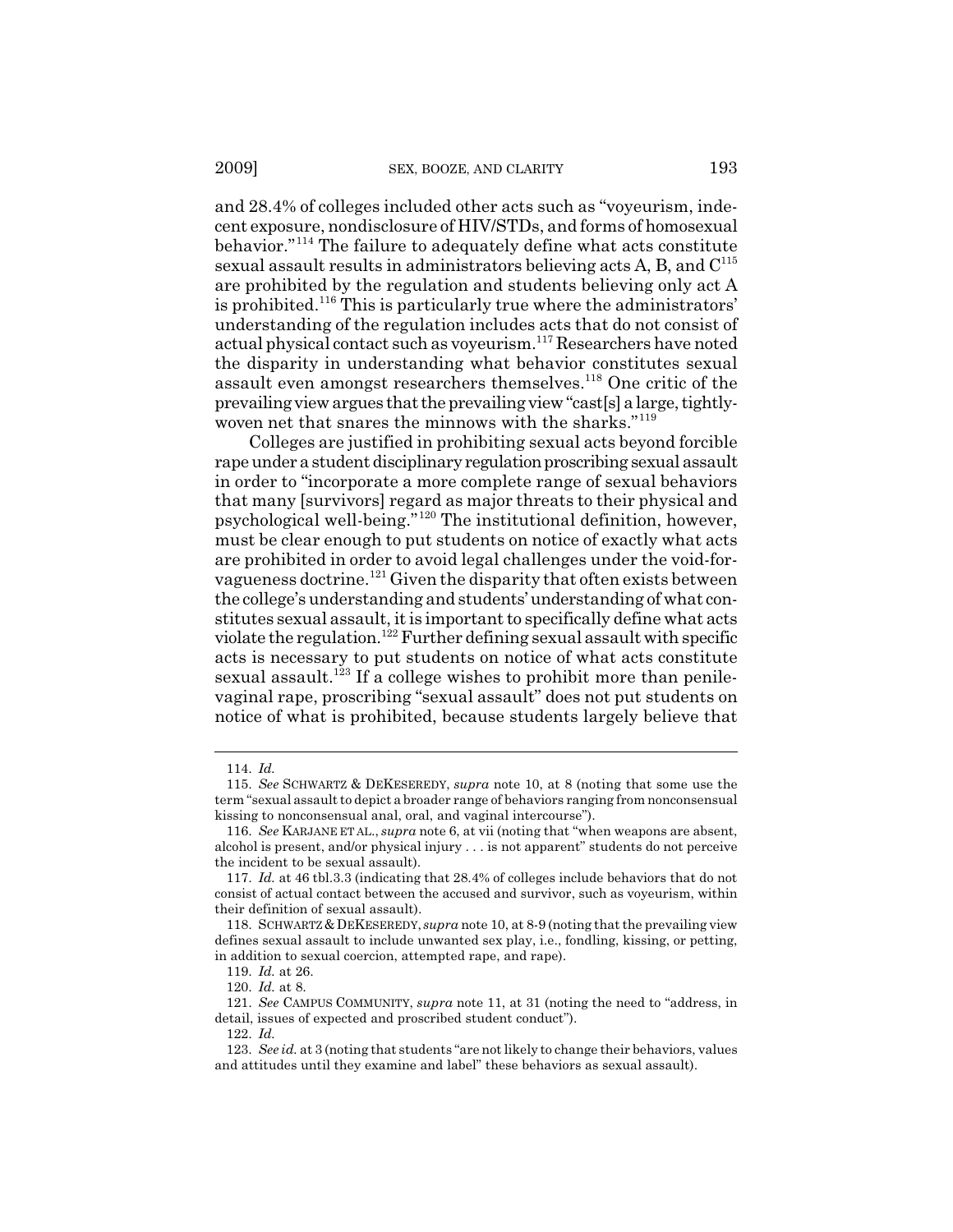sexual assault only includes forcible penile-vaginal penetration by a stranger.124 This perception, recognized by those colleges that specifically include other forms of vaginal penetration in their definition of sexual assault, does not include vaginal penetration with something other than a penis (mouth, tongue, fingers, and/or foreign objects) nor does it include anal or oral penetration.<sup>125</sup> The perception of "real rape" is even more troubling given the high rate of acquaintance rape on college campuses,126 because "acquaintance sexual assaults contain few, if any, of" the perceived elements of "real rape."<sup>127</sup>

The problem is not that colleges wish to prohibit conduct under a student disciplinary regulation proscribing sexual assault that is broader than forcible rape; rather, the problem is that students are simply not put on notice of that expansion. The failure to provide adequate notice to students of what acts are prohibited by the regulation provides a justification under the first lens of the void-for-vagueness doctrine, discussed in Part I.A, to invalidate the student disciplinary regulation.128 Additionally, the failure to provide a more detailed explanation of what acts are prohibited may invite arbitrary or discriminatory enforcement by campus administrators, giving further support to a challenge under the second lens of the void-for-vagueness doctrine.<sup>129</sup>

#### *2. Alcohol*

It is no secret that the college culture is dominated by regular and often excessive alcohol consumption.<sup>130</sup> This culture of heavy

127. BOHMER & PARROT, *supra* note 105, at 38; *see also* LESLIE PICKERING FRANCIS, SEXUAL HARASSMENT AS AN ETHICAL ISSUE IN ACADEMIC LIFE 69 (2001) (noting "[t]here is an extensive literature about whether acquaintance or date rape is similar to such 'real' rape"); Hunnicutt, *supra* note 2, at 153 (noting that "[d]ate rape or acquaintance rape is reported even less frequently than other forms of sexual assault because few persons identify it as a crime").

128. *See* ROSSOW & PARKINSON, *supra* note 90, at 4 (noting that a "clearly understood school rule must forewarn the student that certain behavior" is prohibited); Bittle, *supra* note 46, at 105 (noting that due process requires that "[t]he rules must be sufficiently definite to provide prior notice to students . . . that certain standards of conduct, behavior, and performance are expected"); *see also supra* notes 115-18 and accompanying text.

129. *See* SCHWARTZ & DEKESEREDY, *supra* note 10, at 157 (noting one benefit of a clear regulation is that "everyone at the university in positions of authority [is] acting in the same way, based on the same set of presumptions").

130. *See* Gravitt & Krueger, *supra* note 106, at 179 (noting that "[f]ifty-eight of the [sixty] subjects reported that consumption of alcohol in social situations is the norm on campus").

<sup>124.</sup> BOHMER & PARROT, *supra* note 105, at 138.

<sup>125.</sup> *See* KARJANE ET AL., *supra* note 6, at 45 (noting that less than fifty percent of colleges include other forms of penetration in their definitions of sexual assault).

<sup>126.</sup> *See* BOHMER & PARROT, *supra* note 105, at 26 (noting that acquaintance rape is the most common type of sexual assault on college campuses); *see also* NAT'L INST. OF JUSTICE, *supra* note 5, at 2 (indicating that "between [eighty] and [ninety] percent" of sexual assaults involving college students can be labeled acquaintance rape).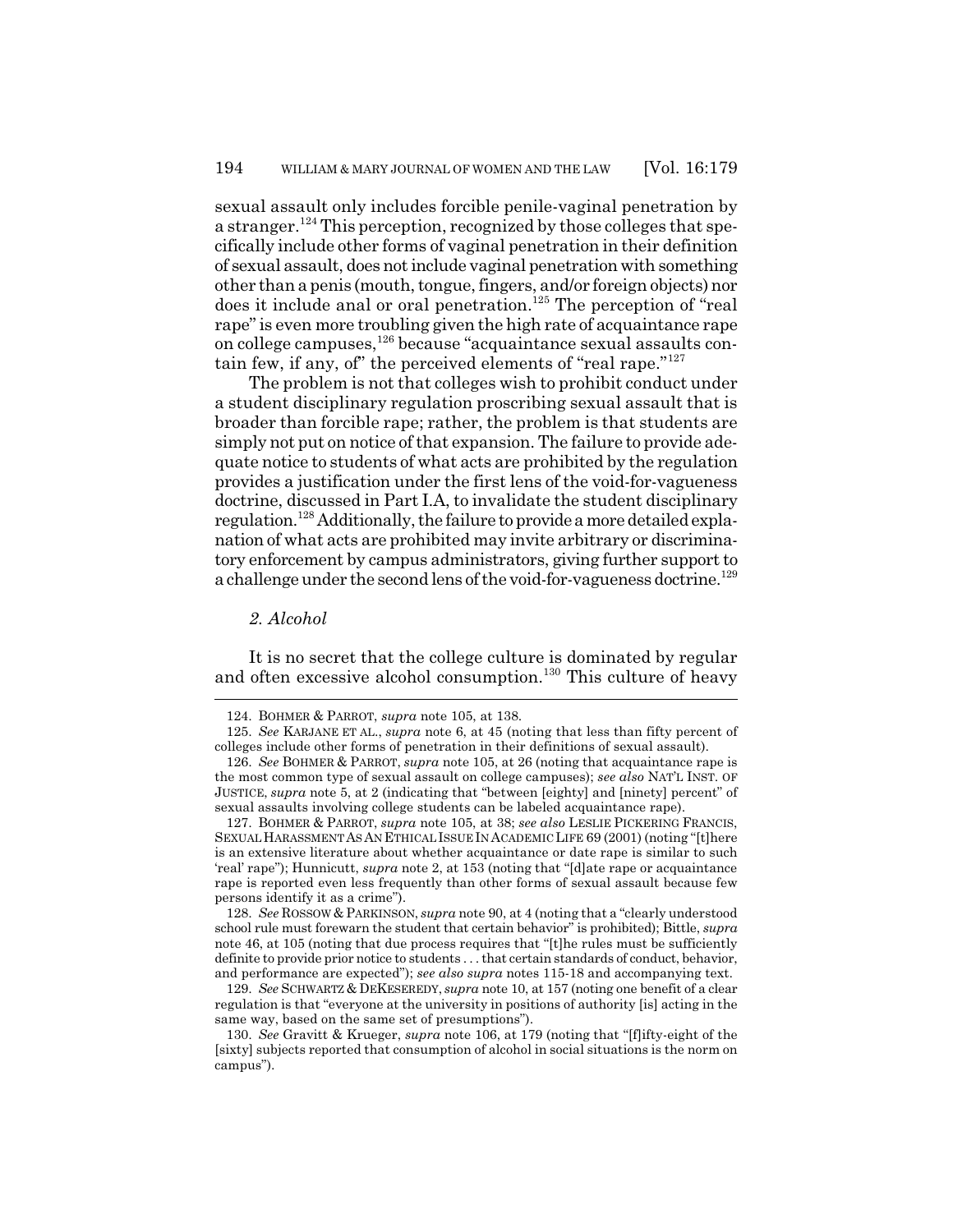alcohol consumption impacts many areas of college administration, but is particularly relevant for student disciplinary regulations proscribing sexual assault.<sup>131</sup> Some studies have shown a direct causal link between alcohol and sexual aggression, $132$  while others have argued that "the physiological effects of alcohol increase the likelihood that men will commit a sexually aggressive act."133 While there is significant disagreement about the existence of a direct causal link between alcohol and sexual assault,<sup>134</sup> there is near universal acceptance "that alcohol . . . plays some important role."135 The connection between alcohol and sexual behavior is not always sinister — that is, when the perpetrator uses "alcohol as a weapon to get [another individual] to engage in sexual intercourse [he or she] do[es] not want"<sup>136</sup> — but also involves situations where the perpetrator uses alcohol to build up their own confidence when dealing with a member of the opposite sex. $137$ 

Colleges face the added pressure of not appearing to condone underage or excessive drinking and thus colleges inundate students with a message that says "don't drink."<sup>138</sup> This unfortunately creates

133. SCHWARTZ & DEKESEREDY, *supra* note 10, at 105.

134. *See id.* at 105-06 (explaining the disagreements amongst researchers regarding the strength of the link between sexual assault and alcohol).

135. *Id.* at 106; *see also* BOGLE, *supra* note 14, at 167 (noting that "[t]he connection between hooking up and alcohol-centered socializing on campus is not insignificant"). 136. SCHWARTZ & DEKESEREDY, *supra* note 10, at 107.

137. *See* Gravitt & Krueger, *supra* note 106, at 179 (noting a study that showed fiftyeight out of sixty students "indicated that their peers explicitly use alcohol to facilitate casual sexual encounters known as 'hooking up.' "); *see also* BOGLE, *supra* note 14, at 168 (indicating that consuming alcohol can help nervous students navigate the complex college dating scene).

<sup>131.</sup> *See id.* at 175 (noting "the tendency of young adults to combine . . . alcohol . . . with sexual behavior").

<sup>132.</sup> *See id.* at 176 (explaining the common "assumption that the mere presence of alcohol in social situations is a causal factor — a catalyst — for sexual violence and unsafe sexual behavior"); *see also* SCHWARTZ & DEKESEREDY, *supra* note 10, at 105 (noting a study that argued "alcohol was a factor for [sixty-six percent] of the date rapists").

<sup>138.</sup> *See* Gravitt & Krueger, *supra* note 106, at 176 (explaining that a college's message to students is often simply "don't drink"); *see also* WILLIAM A. KAPLIN,THE LAW OF HIGHER EDUCATION:ACOMPREHENSIVE GUIDE TO LEGAL IMPLICATIONS OF ADMINISTRATIVE DECISION MAKING 60-61 (2d ed. 1985) (noting "student alcohol abuse is increasingly recognized as a serious campus problem, and special efforts are being made to eradicate it"); TERRY W. MCCARTHY & DONALD D. GEHRING, 1999 UPDATE TO ALCOHOL ON CAMPUS: A COMPENDIUM OF THE LAW AND A GUIDE TO CAMPUS POLICY 251 (1999) (noting the passage of federal law mandating "a biennial review to determine the effectiveness of the institution's programs to reduce the use, possession and distribution of alcohol" and legislation that, though not a legal mandate, was "very intrusive and suggest[ed] that [college] presidents establish and support task forces to examine academic life and recommend changes to reduce alcohol . . . problems . . . and . . . also suggests alcohol free housing and other alcohol free environments as well as a zero tolerance policy for illegal consumption and the vigorous enforcement of campus policies").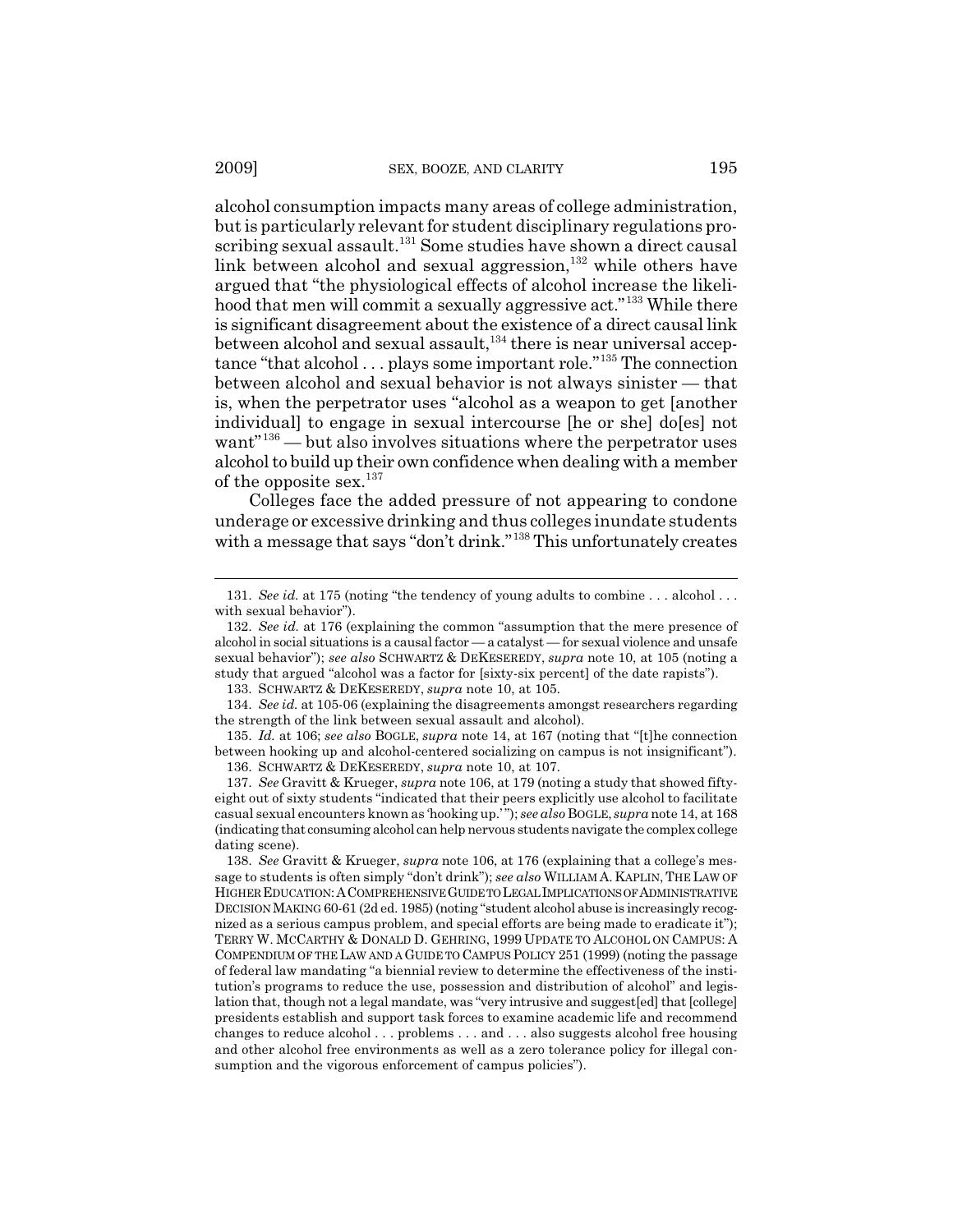a void in programming and education in which students are provided "with little information or skills regarding how to negotiate social and sexual situations involving alcohol."139 This lack of information and skills leads to troubling results with students having a dangerous perception of alcohol and sexual behavior. One study of college students indicated that more than seventy-five percent of students relied "heavily on alcohol as a tool with which to manipulate social interactions to produce sexual activity."140 This manipulation is used to "facilitate casual sexual encounters known as 'hooking up'"141 or to manufacture an excuse to engage in sexual behavior that they normally would not.<sup>142</sup> A troubling consequence of this culture is the fostering of an environment that encourages women to "use alcohol in order to give themselves a 'safe' excuse to engage in sexual activity" to avoid the negative labels associated with a female being sexually active.143 Another troubling aspect of alcohol use by students is the perception by men that "females bear the ultimate responsibility for preventing" any inappropriate sexual behavior.<sup>144</sup>

This is not to say that students should be given a free pass when it comes to their behavior while under the influence of alcohol. On the contrary, students need to be put on notice that alcohol cannot serve as an excuse and that students need to be more self-aware about their actions, particularly their sexual behavior, while under the influence of alcohol. The point is that college administrators must face reality.145 Students are attempting to navigate the confusing and stressful college social scene and predominantly rely on their peers to determine the norms of sexual behavior.<sup>146</sup> This reliance leads to the adoption of a behavioral norm that accepts and encourages alcohol as a necessary element in the campus social scene, particularly when

145. *See* BOGLE, *supra* note 14, at 185 (explaining that incidents of sexual assault develop "out of a larger context of how students socialize" and that "[w]ithout understanding this context, it [is] difficult to find any effective solutions").

146. *See id.* at 95 (explaining that "[i]n the campus sexual arena, students create their personal standards by drawing upon what they believe other students are doing (i.e., what is 'normal')").

<sup>139.</sup> Gravitt & Krueger, *supra* note 106, at 176.

<sup>140.</sup> *Id.* at 179.

<sup>141.</sup> *Id.*

<sup>142.</sup> *Id.* at 179-80.

<sup>143.</sup> *Id.* at 180.

<sup>144.</sup> *See* BOGLE, *supra* note 14, at 180 (noting that many students "took for granted that it is a woman's responsibility to decide 'how far' a sexual encounter will go"); Gravitt & Krueger, *supra* note 106, at 181 (noting the general feeling among the survey's participants that "girls . . . know what they want; [if] they don't want sex, they won't get hammered and put themselves in that situation," and if females are "worried about violence, they need to . . . not get plastered").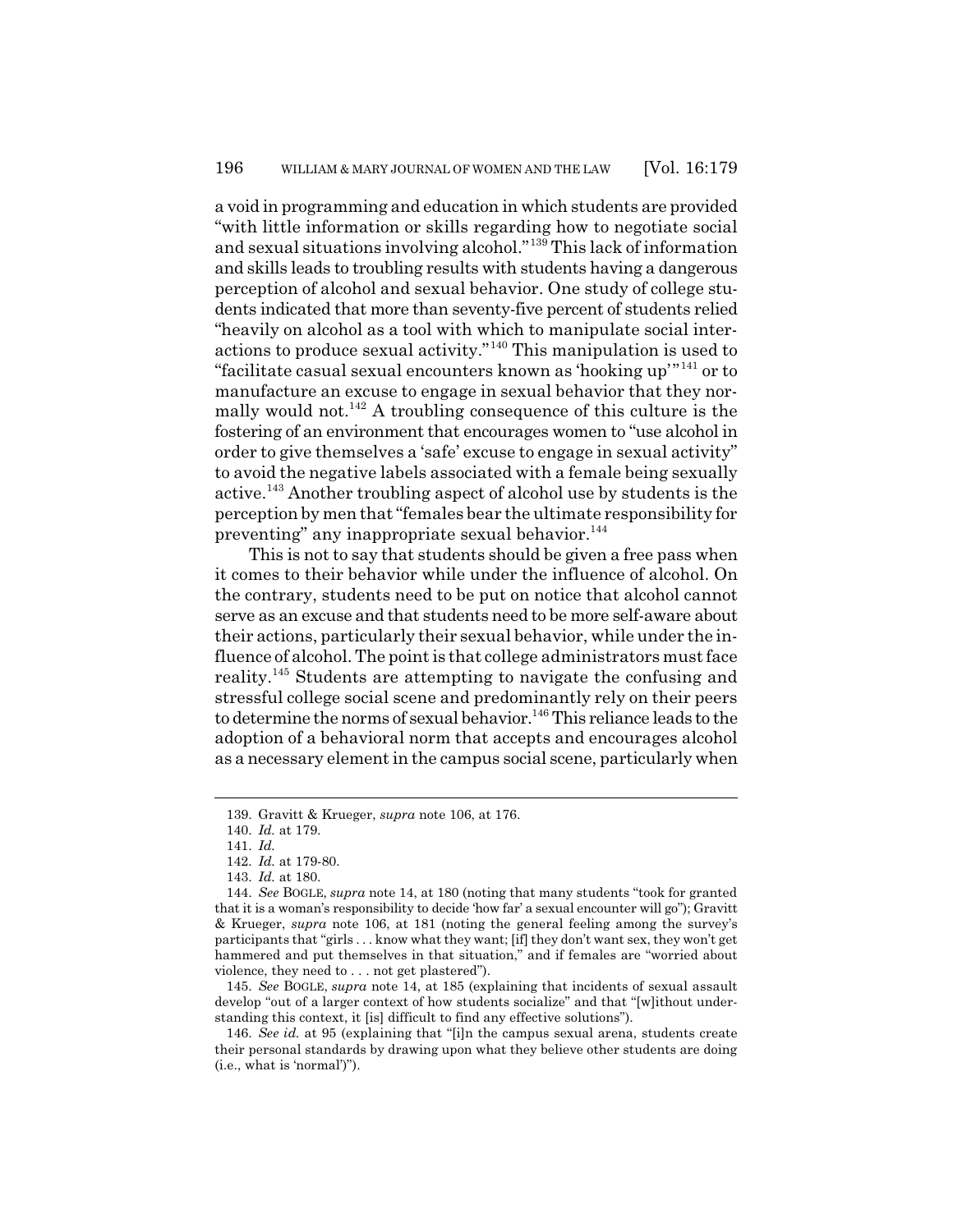it comes to sexual behavior.<sup>147</sup> Add in alcohol, a "hookup culture,"<sup>148</sup> and a college's failure to adequately define what constitutes sexual assault and one has a recipe for disaster.

#### *B. Policy Reasons*

Aside from the legal concerns, there are also serious policy concerns that weigh in favor of drafting more specific student disciplinary regulations proscribing sexual assault. The stigma that attaches to a student based upon a finding that he or she violated the sexual assault student disciplinary regulation has potentially significant negative consequences for that student.149 Eliminating vagueness in the student disciplinary regulation will also assist survivors of sexual assault in understanding that the behavior they were subjected to was wrong and should be reported.<sup>150</sup> Ensuring that all acts of sexual assault are reported to the appropriate officials will not only ensure the safety of the entire college community, but will also ensure that the survivor is provided the necessary support and resources to cope with the trauma. $^{151}$ 

#### *1. Stigma*

Disciplinary action against a student under a student disciplinary regulation proscribing sexual assault becomes part of that student's educational record.<sup>152</sup> Courts have recognized the greater consequences of student disciplinary action, specifically noting that the "potential consequences reach beyond [a student's] immediate standing at the [college]."153 This concern is amplified in the case of sexual assault and could "have a major immediate and life-long

<sup>147.</sup> *See* Gravitt & Krueger, *supra* note 106, at 185 (noting that "not only do many college students use alcohol as an excuse for sexual behaviors that they would not engage in while sober . . . but also *that they are aware they are doing so*").

<sup>148.</sup> *See* BOGLE, *supra* note 14, at 50-71 (discussing the current state of sex, dating, and relationships on college campuses).

<sup>149.</sup> *See* Sullivan v. Houston Indep. Sch. Dist., 307 F. Supp. 1328, 1338 (S.D. Tex. 1969) (noting that the disciplinary action taken against a student "amounts to a blot on [his or her] scholastic records that might well haunt [him or her] for years to come").

<sup>150.</sup> *See* SCHWARTZ & DEKESEREDY, *supra* note 10, at 91 (noting that "the problem of the hidden victim is particularly strong, in that [one] must first deal with the issue of whether [one is] in fact a victim at all").

<sup>151.</sup> *See id.* at 91-92 (noting the need for survivors to seek help for "their emotional and psychological reactions to victimization").

<sup>152.</sup> *See* United States v. Miami Univ., 294 F.3d 797, 812 (6th Cir. 2002) (holding that "student disciplinary records are education records because they directly relate to a student and are kept by that student's university").

<sup>153.</sup> Gomes v. Univ. of Me. Sys., 365 F. Supp. 2d 6, 16 (D. Me. 2005).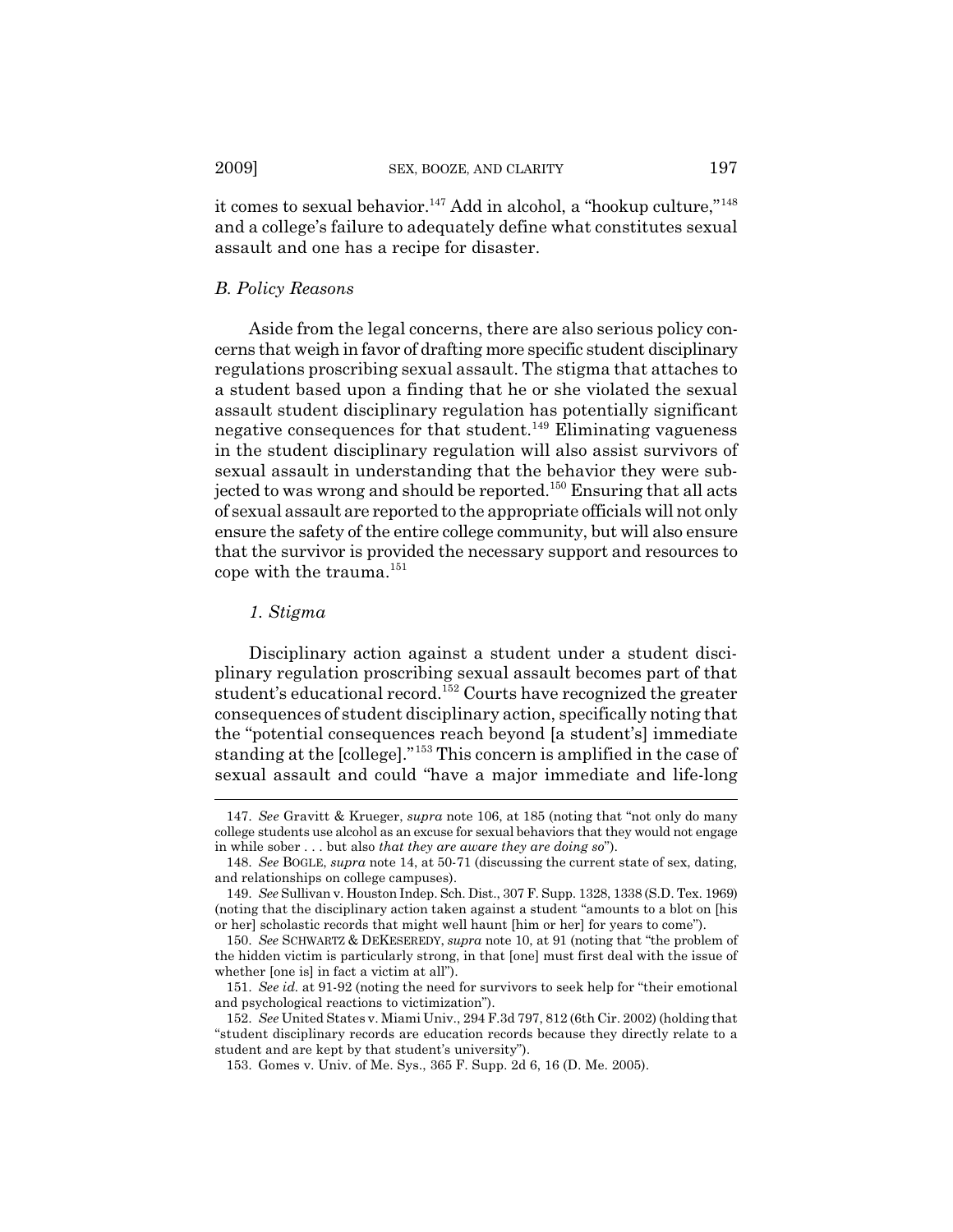impact on [the student's] personal life, education, employment, and public engagement."<sup>154</sup>

Given this serious concern and the ability of colleges to develop regulations proscribing all types of conduct, the definition of sexual assault should only include the most serious types of inappropriate sexual acts, specifically excluding activities that do not involve physical contact between the perpetrator and the survivor, and specifically identifying what type of contact is prohibited. A regulation that includes too broad of a range of behaviors will "cast a large, tightlywoven net that snares the minnows with the sharks."<sup>155</sup> Under such a broad regulation, a student who tries to peer into the sorority house showers through an open window (i.e., voyeurism) will be charged with the same violation as a student who violently beats and forcibly rapes another student. To be clear, both acts should be prohibited by the college given the "major threat[ ] to [a survivor's] physical and psychological well-being," but the behaviors should be dealt with under different regulations.156 This will ensure that the full negative weight of a sexual assault violation is counter-balanced by the equally, if not greater, morally culpable behavior.

#### *2. Underreporting*

Study after study has shown that sexual assault is significantly underreported on college campuses.157 Vagueness in a student disciplinary regulation proscribing sexual assault not only fails to put the perpetrator on notice of what behavior is prohibited, but also results in many survivors failing to label the experience as sexual assault.<sup>158</sup> Vagueness in the student disciplinary regulation is not the only reason survivors fail to report the incident, $159$  but any action a college is

<sup>154.</sup> *Id.* (citation omitted).

<sup>155.</sup> SCHWARTZ & DEKESEREDY, *supra* note 10, at 26.

<sup>156.</sup> *Id.* at 8. *But see id.* at 8 (noting activists' concerns "that narrow definitions of sexual assault . . . ignore many [victim's] subjective experiences of sexual assault or create a hierarchy of sexual victimization based on seriousness").

<sup>157.</sup> *See* SCHWARTZ & DEKESEREDY, *supra* note 10, at 89 (explaining that "a very small number of women report their assaults . . . so any counts we have are extraordinarily low"); Hunnicutt, *supra* note 2, at 152 (noting one report that found "that only 33.6% of campus sexual assaults were reported to the police").

<sup>158.</sup> *See* SCHWARTZ & DEKESEREDY, *supra* note 10, at 89 (noting that one study found that "only [twenty-seven percent] of women said they had been raped, even though they *all* described a victimization experience that completely fulfilled the state law for rape"); *see also* Hunnicutt, *supra* note 2, at 153 (explaining that "acquaintance rape is reported even less frequently than other forms of sexual assault because few persons identify it as a crime").

<sup>159.</sup> *See* Hunnicutt, *supra* note 2, at 153 (indicating that survivors often fail to report the incident due to "the perceived stigma, and the belief that no purpose would be served" by the incident).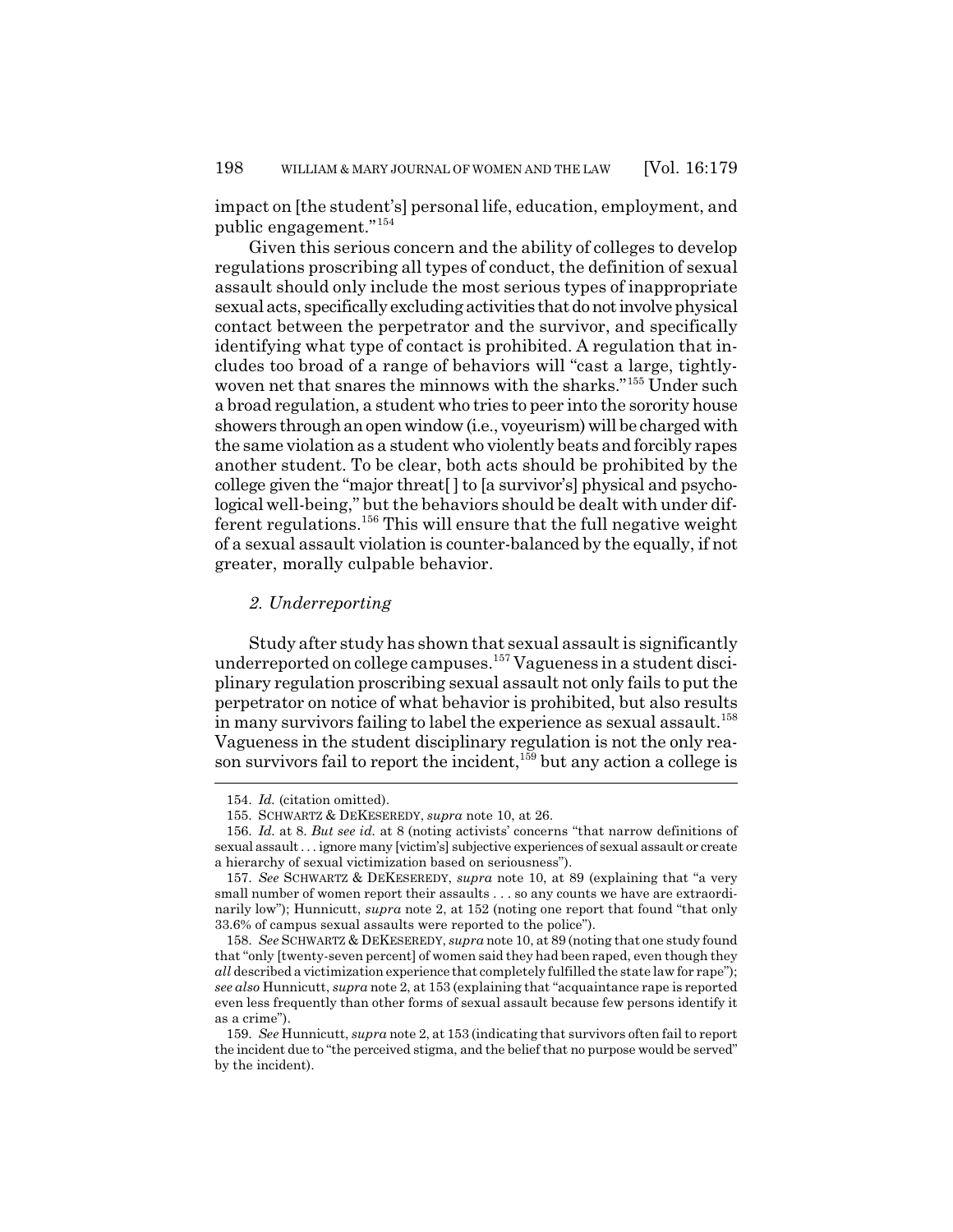able to take to ensure that more survivors report incidents of sexual assault is a step in the right direction.

The failure to label the experience as sexual assault is in large part tied to alcohol use.160 One particular area in which vagueness must be eliminated within any regulation proscribing sexual assault concerns the ability of a student to consent to sexual conduct. It is vitally important that any student disciplinary regulation proscribing sexual assault be explicitly clear that an intoxicated student is unable to give consent to sexual acts. This is important given the dominance of alcohol within the social culture on college campuses $^{161}$  and the resulting feeling among many survivors that it is the survivor's "fault for getting drunk, not [the perpetrator's] fault for committing" sexual assault.<sup>162</sup> A clear rule that indicates that an individual is unable to give consent when intoxicated, but that the perpetrator is still liable for his or her actions, will serve a strong deterrent effect on college campuses.<sup>163</sup>

There is, however, significant criticism of this position, arguing that it is fundamentally unfair to hold only one party liable for one's actions while intoxicated.164 Critics of such a clear rule also point to the research that shows that alcohol is often used by both men and women "to 'get into the mood' for legitimate sexual interactions."<sup>165</sup> Supporters of this clear rule, however, point to the overwhelming amount of evidence that shows the significant role alcohol plays in sexual assaults on college campuses, particularly in acquaintance rape.166 Supporters also point to the difficulty of drafting and enforcing a regulation that tries to establish a moving standard of intoxicated consent.<sup>167</sup> Given the strong interests at stake on a college

162. SCHWARTZ & DEKESEREDY, *supra* note 10, at 90.

164. *See id.* at 152 (noting the "inconsistency about not holding the drunken [survivor] responsible for [one's] drunkenness and what it leads to, while the drunken [perpetrator] is held" liable for his or her behavior).

165. *Id.* at 147.

166. *See id.* (indicating that one study showed that "[seventy-five] percent of the men and [fifty-five] percent of the women reported that they had consumed drugs or alcohol prior to the [sexual assault]").

<sup>160.</sup> *See* DeJong, *supra* note 3, at 104 (noting that "more than 100,000 students are too intoxicated to know whether they consented to sexual intercourse").

<sup>161.</sup> *See* Gravitt & Krueger, *supra* note 106, at 179 (noting that "[f]ifty-eight of the [sixty] subjects reported that consumption of alcohol in social situations is the norm on campus").

<sup>163.</sup> *See* JOAN MCGREGOR, IS IT RAPE?: ON ACQUAINTANCE RAPE AND TAKING WOMEN'S CONSENT SERIOUSLY 153 (2005) (noting the strong incentive to avoid the behavior of becoming intoxicated and having nonconsensual sex if there was a clear rule that an intoxicated individual lacks consent).

<sup>167.</sup> *See id.* at 150 (noting that "it is difficult to state in abstract terms when a person has had too much to drink . . . to consent"); *id.* at 154 (noting that making the survivor "responsible for inebriated consent is . . . horribly out of line with the law's treatment of consent in other areas").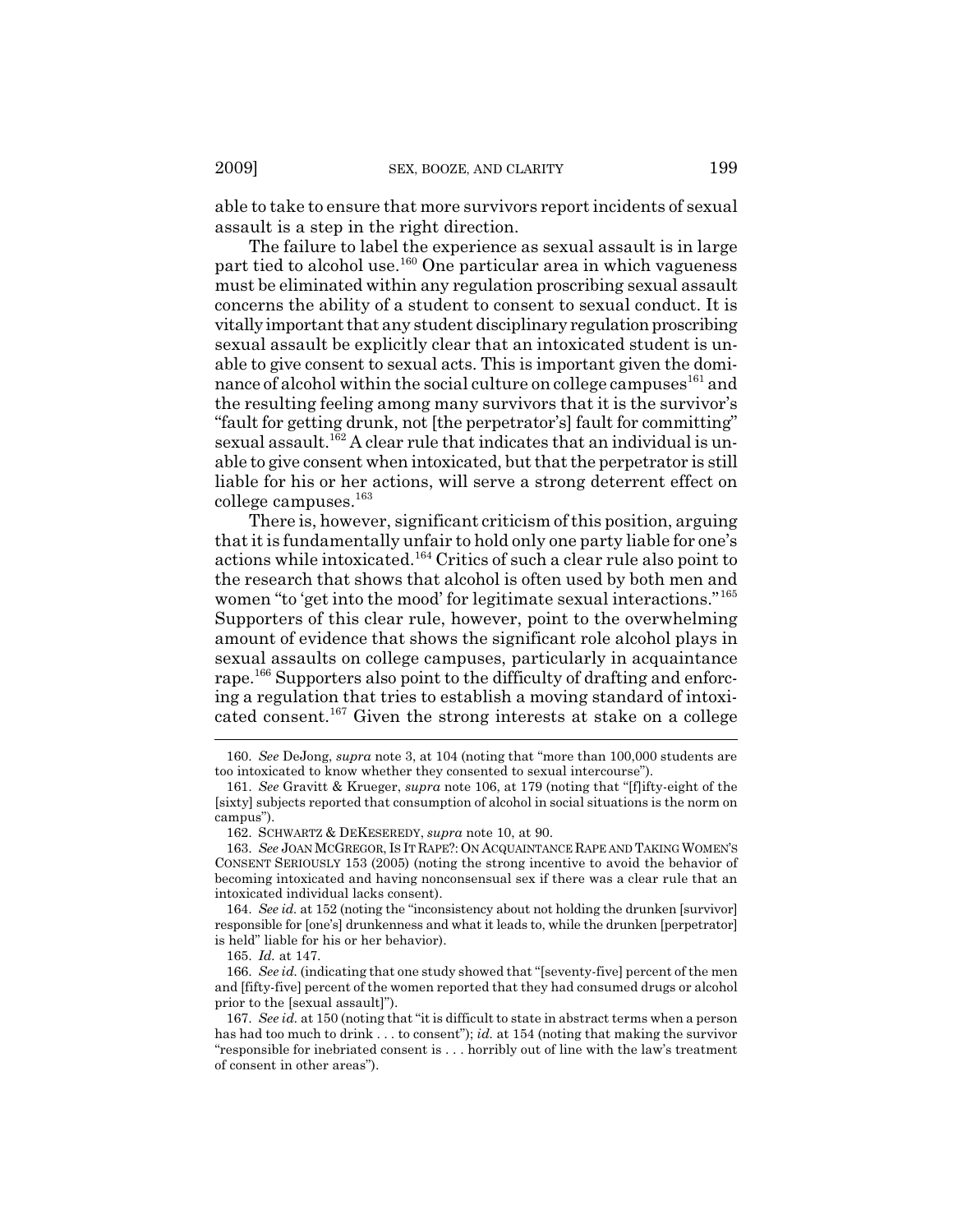campus, particularly with a student disciplinary regulation proscribing sexual assault, colleges should err on the side of clarity and create a bright-line rule.

#### III. PROPOSED STUDENT DISCIPLINARY REGULATION

Colleges must do a better job of defining which acts violate the student disciplinary regulation proscribing sexual assault. The regulation should "provide definitions sufficiently broad to capture the scope of the problem, but specific enough to describe" what acts are prohibited.168 The regulation should be written as plainly as possible in not overly legalistic language to ensure students understand the regulation.169 Finally, the regulation must address the realities of the campus social scene and create a bright-line rule regarding the ability to consent to sexual acts while under the influence of alcohol.

#### *A. Avoid Legalistic Language*

Providing a clearer definition of what constitutes sexual assault within a student disciplinary regulation does not necessarily mean that such a definition must become overly legalistic. Student disciplinary regulations are meant to be understood by students and should be written in a manner easily understood by students.<sup>170</sup> Student judicial affairs professionals are justified in their concern regarding language of a student disciplinary regulation as being too legalistic.<sup>171</sup> Providing a clearer definition of sexual assault, however, will not undermine the educational focus of student judicial affairs;<sup>172</sup> it will strengthen it by clearly indicating what conduct is prohibited.<sup>173</sup>

<sup>168.</sup> BRANDENBURG, *supra* note 65, at 51.

<sup>169.</sup> *See* WECKSTEIN, *supra* note 52, at 197 (indicating that "the vocabulary and style" of the regulation is important to determine "the extent to which [the regulation] is reasonably designed to inform students of what is prohibited").

<sup>170.</sup> *Id.*

<sup>171.</sup> *See* Lowery & Dannells, *supra* note 53, at 21 (noting that many "student judicial affairs [professionals] continue to call for simpler, less legalistic" student disciplinary regulations).

<sup>172.</sup> *See id.* (noting that concern that overly legalistic student disciplinary regulations will undermine the education focus); *see also* BRETT A. SOKOLOW, THE NAT'L CTR. FOR HIGHER EDUC. RISK MGMT., 2004 WHITE PAPER: CRAFTING A CODE OF CONDUCT FOR THE 21ST CENTURY COLLEGE 4, *available at* http://www.ncherm.org/pdfs/Whitepaper %20Crafting%20a%20Code%20of%20Conduct.pdf (indicating that "[t]he more legalistic [student disciplinary regulations], the less developmental and educational they will be").

<sup>173.</sup> *See* CAMPUS COMMUNITY, *supra* note 11, at 3 (noting that students "are not likely to change their behaviors, values and attitudes until they examine and label" these behaviors as sexual assault).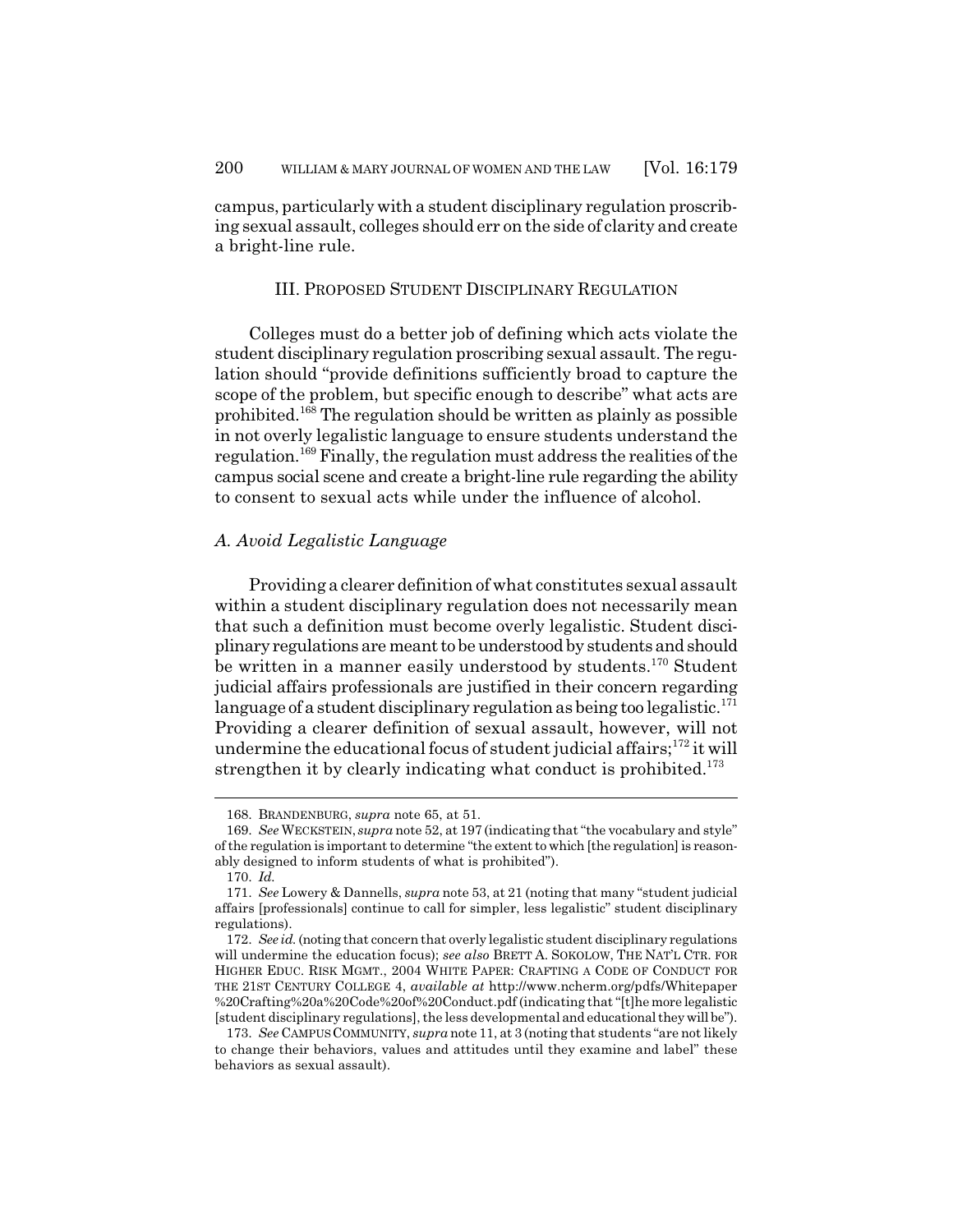#### *B. Proposed Language*

Given the aforementioned, this Note proposes that campus administrators adopt the following definition of sexual assault within their student disciplinary regulations:

Sexual Assault — includes sexual intercourse, other sexual acts (anal or oral intercourse or penetration by objects other than the penis), and the intentional touching of another person's genitals or breasts, without the consent of the other person. An individual under the influence of alcohol is unable to consent to sexual activity.

#### *1. Clearly Indicate Acts*

This definition removes any vagueness regarding what acts actually constitute sexual assault and "incorporate[s] a more complete range of sexual behaviors that many [survivors] regard as major threats to their physical and psychological well-being."174 Clearly identifying behaviors beyond forcible rape as sexual assault will also help eliminate myths about sexual assault.<sup>175</sup> The elimination of such myths will assist more survivors, particularly those of the most common form of sexual assault on college campuses,  $176$  in recognizing their victimization.177 This recognition is necessary to ensure that survivors report the assault and receive the necessary support.<sup>178</sup>

## *2. Alcohol and Inability to Consent*

The bright-line rule that clearly informs all students that an individual under the influence of alcohol is unable to consent will eliminate the perception that using alcohol to manipulate a social setting to produce sexual activity is appropriate.<sup>179</sup> Achieving the

<sup>174.</sup> SCHWARTZ & DEKESEREDY, *supra* note 10, at 8.

<sup>175.</sup> *See supra* notes 102-05 and accompanying text.

<sup>176.</sup> *See* BOHMER & PARROT, *supra* note 105, at 26 (noting that acquaintance rape is the most common type of sexual assault on college campuses).

<sup>177.</sup> Hunnicutt, *supra* note 2, at 153 (noting that "[d]ate rape or acquaintance rape is reported even less frequently than other forms of sexual assault because few persons identify it as a crime").

<sup>178.</sup> *See* SCHWARTZ & DEKESEREDY, *supra* note 10, at 91-92 (noting the need for survivors to seek help for "their emotional and psychological reactions to victimization").

<sup>179.</sup> *See* Gravitt & Krueger, *supra* note 106, at 179 (noting that more than seventyfive percent of students relied "heavily on alcohol as a tool with which to manipulate social interactions to produce sexual activity").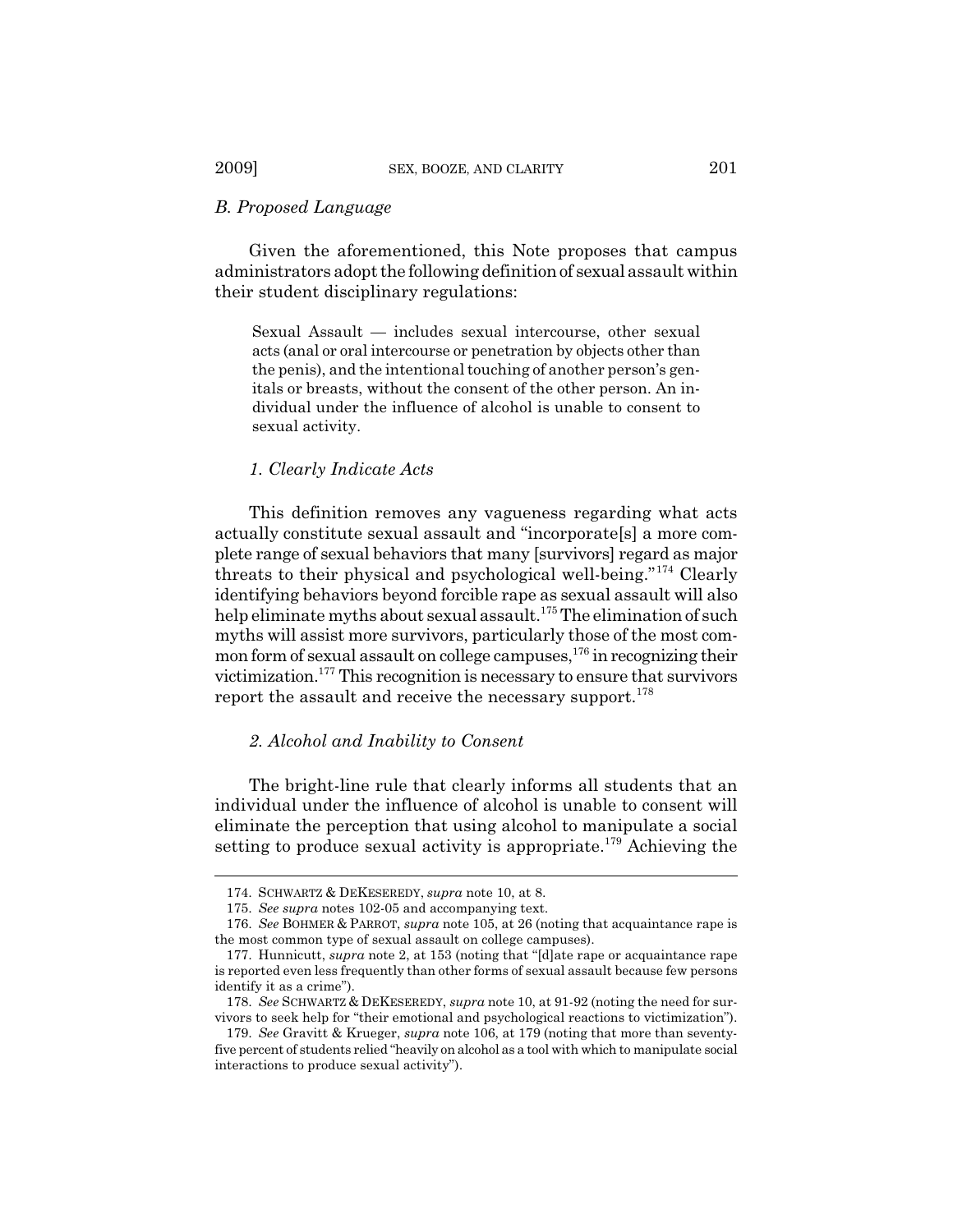recognition that this behavior is inappropriate and labeling it as such will help prevent future acts of sexual assault.<sup>180</sup>

#### **CONCLUSION**

Student disciplinary regulations are largely designed to "prevent exploitation  $\dots$  and harm."<sup>181</sup> But in order to achieve this goal, these regulations must "address, in detail, issues of expected and proscribed student conduct."<sup>182</sup> Unfortunately, in the area of sexual assault, most colleges are failing to adequately define what acts constitute a violation of the regulation.<sup>183</sup> The failure to adequately define what constitutes a violation creates both a legal and a policy problem for administrators. First, an accused student may challenge the regulation under the void-for-vagueness doctrine.<sup>184</sup> Second, the vagueness may actually act as a barrier to the reporting of incidents of sexual assault<sup>185</sup> and may also do nothing to prevent future acts of assault.<sup>186</sup>

Administrators have noted the difficulty of writing a policy that "is realistic, workable, and legal."187 These concerns are at the heart of the sexual assault definition proposed by this Note. First, the definition is legal. By providing a clear definition of prohibited behavior and avoiding ambiguity, the regulation would survive a legal challenge under the void-for-vagueness doctrine. Second, the definition is workable. The proposed definition is written in clear non-legalistic language and includes a bright-line, workable, standard by which to judge consent. Finally, the proposed definition is realistic. It takes into account the heavy role alcohol plays in college social settings and includes a broader range of behaviors to eliminate the perception that only forcible rape constitutes sexual assault.

Sexual assault is one of the most serious incidents that colleges must address on their campuses.188 Studies have shown that around

<sup>180.</sup> *See* CAMPUS COMMUNITY, *supra* note 11, at 3 (noting that perpetrators will not change their behavior until "they examine and label [those behaviors] as aggressive and violent").

<sup>181.</sup> David A. Hoekema, CAMPUS RULES AND MORAL COMMUNITY: IN PLACE OF *IN LOCO PARENTIS* 118 (Steven M. Cahn ed., 1994) [hereinafterCAMPUS RULES] (emphasis omitted).

<sup>182.</sup> CAMPUS COMMUNITY, *supra* note 11, at 31.

<sup>183.</sup> *See supra* notes 102-04 and accompanying text.

<sup>184.</sup> *See* cases cited *supra* note 22.

<sup>185.</sup> *See supra* notes 157-58 and accompanying text.

<sup>186.</sup> *See* BOGLE, *supra* note 14, at 163 (noting that "[w]ith no firm guidelines decreeing when, where, and with whom sex is appropriate, some students can engage in lewd behavior and think it's permissible because there are no rules saying otherwise").

<sup>187.</sup> CAMPUS RULES, *supra* note 181, at 49.

<sup>188.</sup> *See* Hunnicutt, *supra* note 2, at 151 (noting that sexual assault is "acknowledged as the most common violent crime on U.S. college and university campuses").